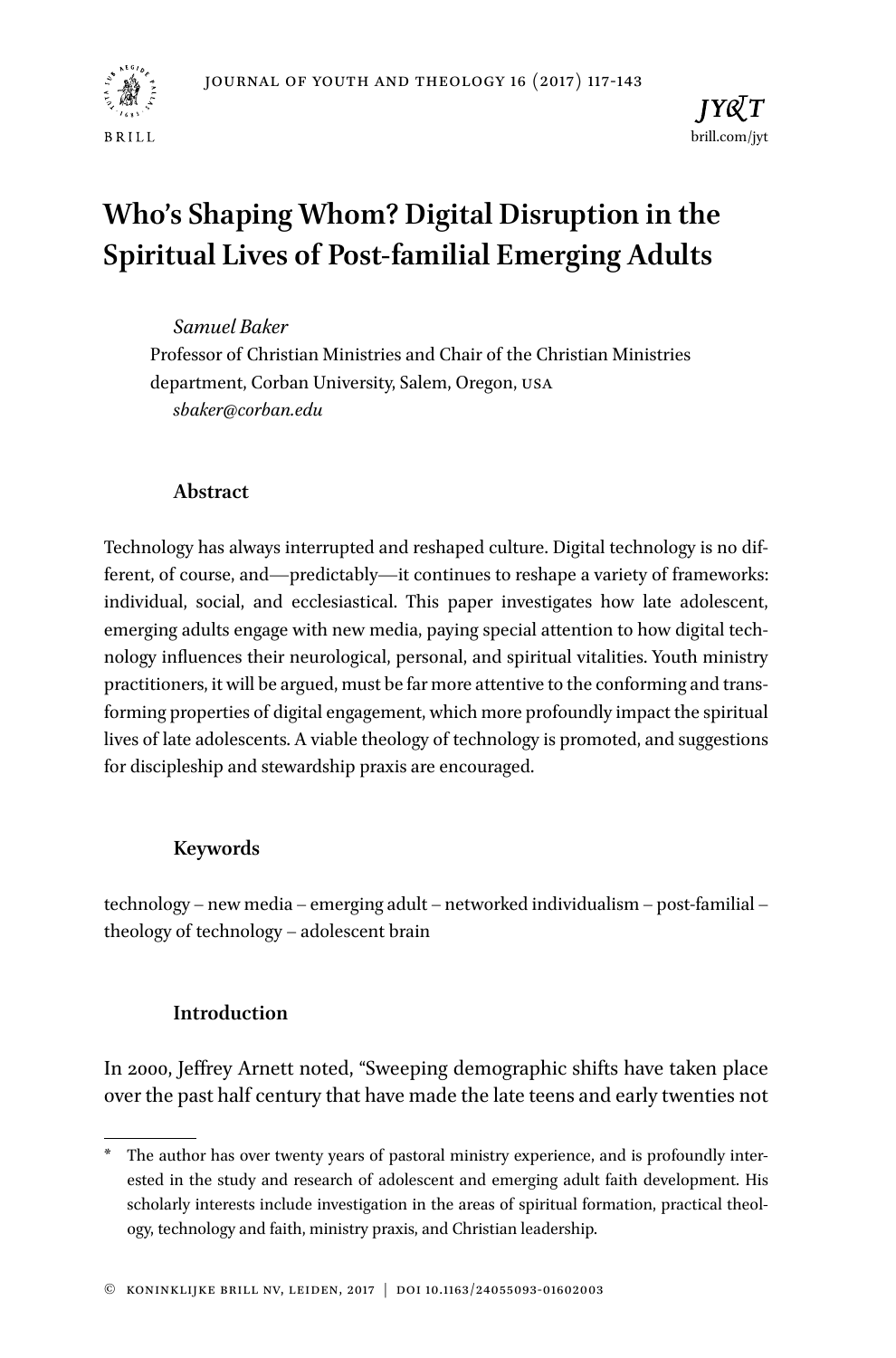simply a brief period of transition into adult roles but a distinct period of the life course, characterised by change and exploration of *possible life direction*.["1](#page-1-0) Accepting Arnett's terms, researchers and practitioners have set out to better understand the "life directions" of this unique period of adolescent development, or what is now commonly referred to as "emerging adulthood." We might best describe this period as a time of great challenge with respect to choice of vocation, lifestyle habits, interpersonal relationships, and decision-making, and we might characterise "young adults at this stage" as "*transitional*, *idling*, *flexible*, *trying* or *tinkering*.["2](#page-1-1) Setran and Keisling agree: "We see emerging adulthood as a time of formidable challenge and yet great opportunity."[3](#page-1-2) Engagement with new media, no doubt, is a defining feature of emerging adulthood, and without a rich concept of how technology functions in this period of identity development, we simply cannot see the whole picture. To such an end, this paper poses three related questions, all in an effort to understand how digital technology is shaping—and might better shape—the spiritual lives of emerging adults.

First, how does technology—especially social media in all its various forms—influence the lives of teens and emerging adults? Research into the technology habits of teens and emerging adults reveals just how profoundly influential technology is in the lives of American youth. The notion of "networked individualism"—a predominantly digital social construction of oneself—only underscores a particularly problematic trend in post-familial relationships, whereby an over-reliance on gadget-mediated relationships strains interpersonal presence. As Gardner and Davis observe, "While parents appear generally optimistic about the role of technology in their family life, there seems to be a tipping point …. This state of affairs resembles the so-called *post-familial* family, in which families spend more time interacting with their gadgets than with each other."<sup>4</sup> Digitally manufactured impediments, then, work through the early stages of adolescence well into emerging adulthood, generally influencing other dynamics of continued development, most notably, and of

<span id="page-1-0"></span><sup>1</sup> Jeffery Arnett, "Emerging Adulthood: A Theory of Development from the Late Teens through the Twenties," *American Psychologist*, Vol. 55, No. 5, (2000), 469. Emphases added.

<span id="page-1-1"></span><sup>2</sup> Richard Dunn and Jana Sundene, *Shaping the Journey of Emerging Adults: Life-Giving Rhythms for Spiritual Transformation* (Grand Rapids, mi: InterVarsity Press, 2012), 26. Emphases in original.

<span id="page-1-2"></span><sup>3</sup> David Setran and Chris Keisling, *Spiritual Formation in Emerging Adulthood: A Practical Theology for College and Young Adult Ministry* (Grand Rapids, mi: Baker Academic, 2013), 5.

<span id="page-1-3"></span><sup>4</sup> Howard Gardner and Katie Davis, *The App Generation: How Today's Youth Navigate Identity, Intimacy, and Imagination in a Digital World* (New Haven, CT: Yale University Press, 2013), 107. Emphases added.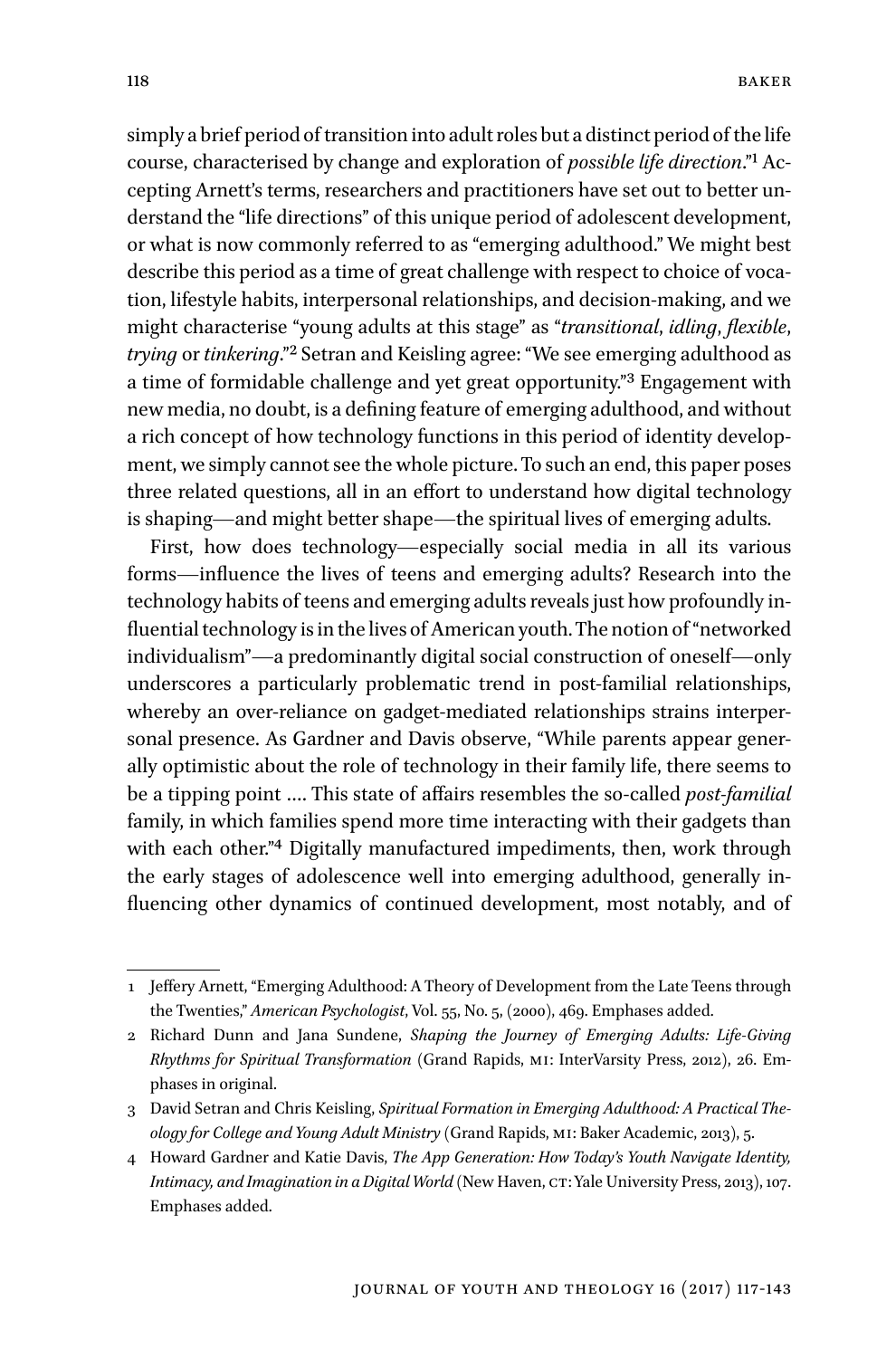significant concern, the effects of technology in the developing brain of the adolescent.

What effect, then, is digital engagement having on the brain of the emerging adult? This is the second question, to which Challies has responded with a memorable quip: "We are transformed from people who *respond* to the beep to people *of* the beep."[5](#page-2-0) The constant interruption of smart phone bleeps and buzzes are producing Pavlovian-like responses as emerging adults move throughout cultural and relational landscapes. As a result, the extent to which the beep distracts and disrupts the developing brain of the emerging adult further demonstrates technology's shaping effects. The specific examples of the brain's response to patterns of addiction and sleeplessness are two areas of addressed concern. In addition, an exemplar focusing on reading from digital displays—versus traditional print media—is examined. The "print v. digital" exemplar has special bearing on both brain development and ecclesiastical contexts, whereby the *people* of God gather to read and respond to the *Word* of God, for mutual teaching, rebuking, correcting and training in righteousness  $(2$  Tim.  $3:16-17)$ .<sup>6</sup> In lieu of both the cultural and neural-individual shaping effects of technology, a final question arises concerning a suitable theological response.

What is an appropriate theological response to the shaping effects of technology in the lives of emerging adults? There is a tendency for some ministry practitioners to hold dystopian views of digital engagement, lambasting technology in all its forms as the "villain" of all things sacred. Reactionary luddites succumb to "strict separation, keeping themselves from these technologies and seeing everything digital as a dangerous enemy.["7](#page-2-2) Techno-utopians, however, have acclimatised to overindulgences, whereby any, and all, forms of engagement with technology are heralded as the new emancipating liberator. The utopian counter-part, as Zirschky notes, sees that "the latest technological innovations and social media hold the key to more effective ministry with young people.["8](#page-2-3) These opposing views are evaluated according to the biblical concepts of *conforming* and *transforming*; the aim, in particular, is to propose

<span id="page-2-0"></span><sup>5</sup> Tim Challies, *The Next Story: Faith, Friends, Family, and the Digital Word* (Grand Rapids, mi: Zondervan, 2015), 116. Emphases in original.

<span id="page-2-1"></span><sup>6 2</sup> Timothy  $3:16-17$  – "16 All Scripture is God-breathed and is useful for teaching, rebuking, correcting and training in righteousness, 17 so that the servant of God may be thoroughly equipped for every good work" (niv).

<span id="page-2-2"></span><sup>7</sup> Challies, *The Next Story*, 16.

<span id="page-2-3"></span><sup>8</sup> Andrew Zirschky, *Beyond the Screen: Youth Ministry for the Connected but Alone Generation* (Nashville, tn: Abingdon Press, 2015) Kindle Edition, Loc. 148.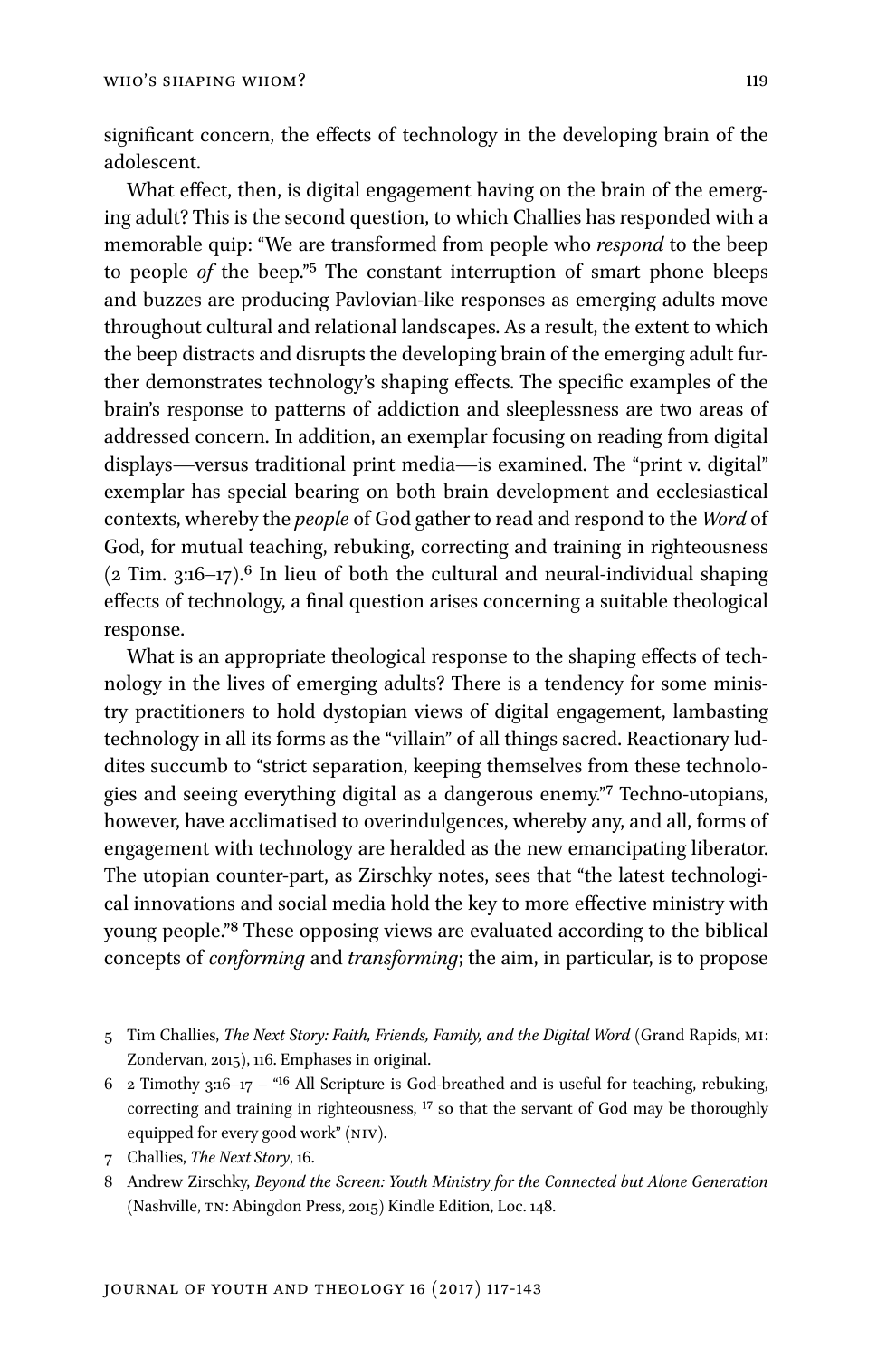a middle-ground, whereby digital engagement of emerging adults (eas) is viewed within a biblical construct of networked religiosity and disciplined stewardship.

Those who work with emerging adults are encouraged to develop a theology of technology if they are to be effective in providing holistic guidance. An integrative approach to a theology of technology should also demonstrate thoughtful interaction with Scripture and theological ideologies against the backdrop of pressing cultural concerns. As Turkle reminds us, "We have to love our technology enough to describe it accurately. And we have to love ourselves enough to confront technology's true effects on us.["9](#page-3-0) Describing any new technology's lure, in light of conforming and transforming vernacular, is helpful both theologically and pragmatically. As Laytham maintains:

Rather, our response to the powers is dialectical: we resist their seductive rebellions while respecting their identity as good creations; we refuse their pretension to ultimacy while affirming their subordinate role in Christ's triumph; we reject the temptation to hope in their power for good while patiently hoping for their renewal[.10](#page-3-1)

Thus, those who work with eas in various ministry contexts must be equipped with thoughtful theological reflection and biblical underpinnings related to current technological concerns. Additionally, moving toward a strategy of digital stewardship aids in guiding emerging adults, who are fascinated with digital technology's enticements and promises, to appropriate responses and postures for continued spiritual growth.

# **The Shaping of American Youth Culture: We Get it … eas are into Technology**

Even while these people were worshiping the LORD, they were serving their idols. To this day their children and grandchildren continue to do as their ancestors did.

2 Kings 17:41, niv

<span id="page-3-0"></span><sup>9</sup> Sherry Turkle, *Alone Together: Why We Expect More from Technology and Less from Each Other* (New York, ny: Basic Books, 2011), 243.

<span id="page-3-1"></span><sup>10</sup> Brent Laytham, *iPod, YouTube, WiiPlay: Theological Engagements with Entertainment* (Eugene, or: Cascade Books, 2012), 27.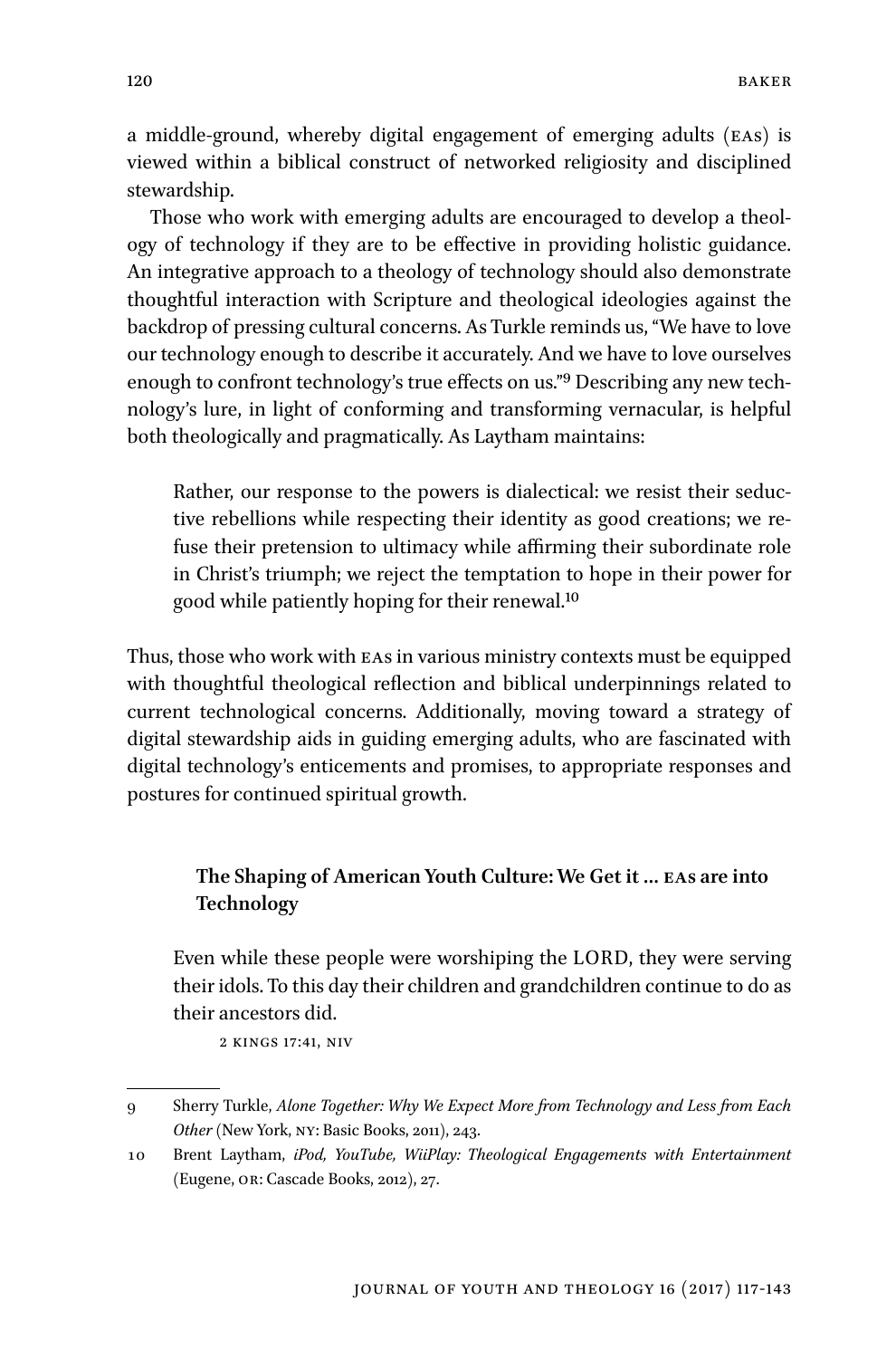Much attention is given to the role technology, the internet, and social media has played in the developmental, social, familial, educational, and spiritual lives of adolescents. Try waking the average American teenager in the morning and the odds are you will find a cell phone tucked under their pillow—the last thing they touched before falling asleep and the first thing they reach for when opening their eyes. The overabundance of research in the area of engagement with digital technology in the lives of early, middle, and late adolescents reveals the wide influence new media has in the lives of America's youth. How does technology—especially social media in all its various forms—influence the lives of teens and emerging adults? The following samples demonstrate tested conclusions surrounding teens and their engagement with technology.

## *General Engagements with Technology*

In 2010, the much anticipated Kaiser Family Foundation report revealed young people have been increasing the amount of time they spend consuming digital media at a steadily growing rate.<sup>11</sup> In grand-sum, America's youth increased media *exposure* by 2¼ hours and *usage* by 1¼ hours per day over a five-year period. Use of every type of media has increased over the past decade, with the exception of reading. The increases ranged from twenty-four minutes a day for video games to twenty-seven minutes a day for computers, thirty-eight minutes for tv content, and forty-seven minutes a day for music and other audio. During this same period, time spent reading dropped from forty-three to thirty-eight minutes a day.<sup>[12](#page-4-1)</sup> The television content adolescents once consumed only by sitting in front of a TV at an appointed hour is now available whenever and wherever they want: on TV sets in the bedroom, laptops, mobile phones, and iPods or tablets. Twenty percent of media consumption occurs on mobile devices—cell phones, iPods, or handheld video game players. Moreover, almost another hour consists of "old" content—tv or music—delivered through new pathways on a computer (e.g., Hulu, Crackle, Megabox, ShowBox, Flipps, TV, iTunes, Google Play Movies & TV, etc.).<sup>13</sup>

In other areas of digital encounter, the National Center for Biotechnology Information—measuring "attention span" related to internet use—reported the average attention span of Americans has dropped from 12 seconds in 2000,

<span id="page-4-0"></span><sup>11</sup> Victoria Rideout, Ulla Foehr, and Donald Roberts, *Generation M2: Media in the Lives of 8- to 18-Year-Olds* (Menlo Park, ca: The Kaiser Family Foundation, 2010), 2.

<span id="page-4-1"></span><sup>12</sup> Rideout, et al. *Generation M2,* 2.

<span id="page-4-2"></span><sup>13</sup> Rideout, et al. *Generation M2,* 2.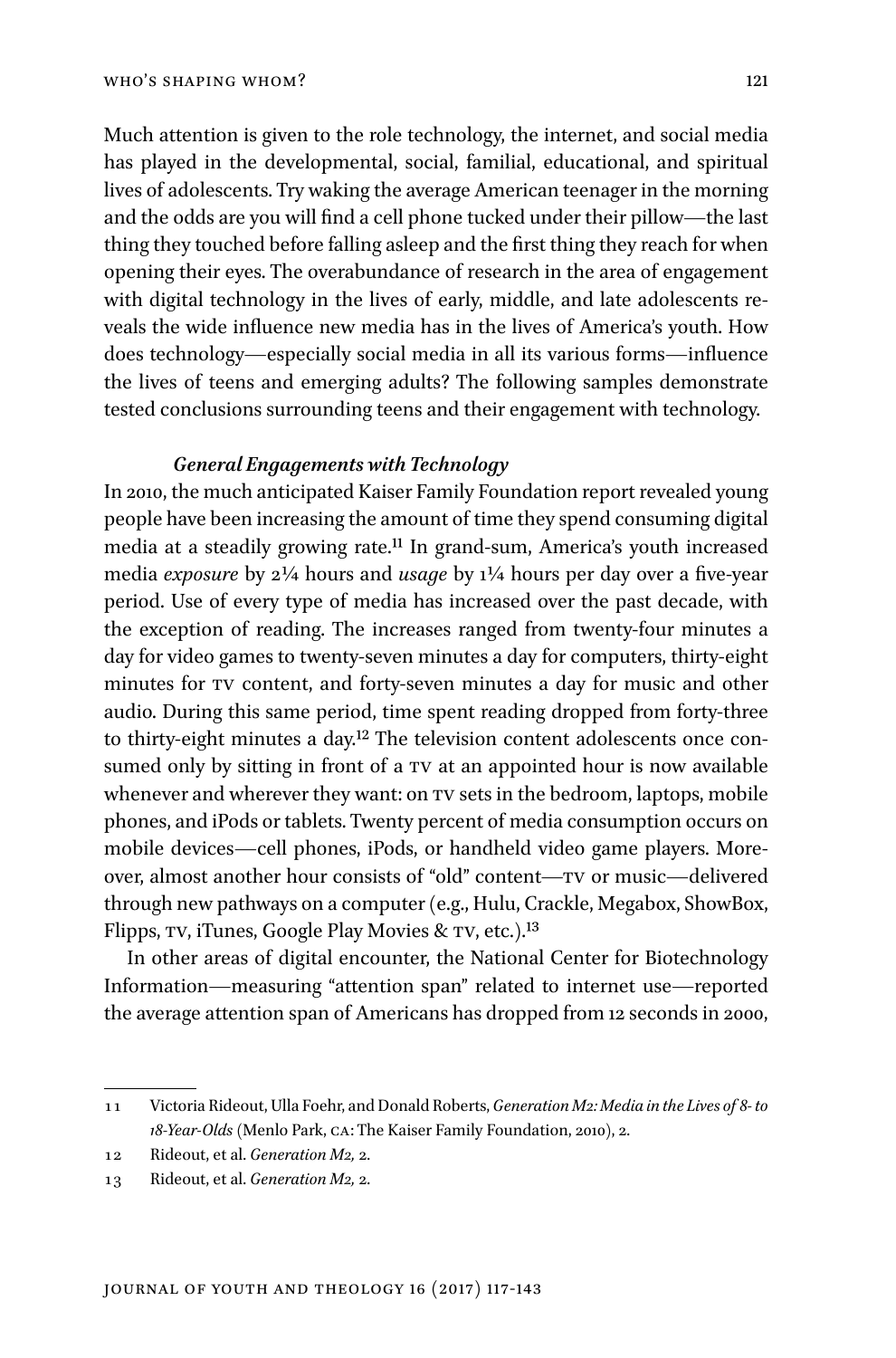to 8.25 seconds in 2015[.14](#page-5-0) In just one minute on the internet, "YouTube users upload 300 hours of new video …. Instagram users like 1,736,111 photos, Snapchat users share 284,722 snaps, and Pinterest sees 9,722 users Pin images."[15](#page-5-1) Moreover, the sovereign of them all, Facebook, by far leads the way in social medial consumption.[16](#page-5-2) As Rainie and Wellman note, "Facebook has become so essential and appealing to networked individuals that it is consuming everincreasing amounts of time.["17](#page-5-3)

More recently, a Pew Internet Research study reported two-thirds of Americans engage with social media, up seven percent from when Pew Research Center began tracking social media usage in 2005[.18](#page-5-4) They also reported emerging adults are still the most likely to engage in social media usage[.19](#page-5-5) However, the current trend among emerging adults is leveling off, while among older age groups (in particular those who are sixty-five and older) is on the increase. Research conducted by groups like *Highlights* magazine (a popular periodical focusing on younger children) and the *Girl Scouts of America* reveal a profound effect of social media in the lives of early children and adolescents, as well.[20](#page-5-6)

<span id="page-5-0"></span><sup>14</sup> Harald Weinreich, et al, "Not Quite the Average: An Empirical Study of Web Use," in the *acm Transactions on the Web*, vol. 2, no. 1 (February 2008), article #5. "Attention span," as defined by the researchers, "is the amount of concentrated time on a task without becoming distracted. Most educators and psychologists agree that the ability to focus attention on a task is crucial for the achievement of one's goals. It's no surprise attention spans have been decreasing over the past decade with the increase in external stimulation."

<span id="page-5-1"></span><sup>15</sup> Irfan Ahmad, "Facebook, Twitter, YouTube, Pinterest, Instagram: What Happens in One Minute on the Internet - #infographic," *Digital Information World.com*, August 2015 (Accessed, August 15, 2015), [http://www.digitalinformationworld.com/2015/08/infographic](http://www.digitalinformationworld.com/2015/08/infographic-data-never-sleeps.html?m=1) [-data-never-sleeps.html?m=1.](http://www.digitalinformationworld.com/2015/08/infographic-data-never-sleeps.html?m=1)

<span id="page-5-2"></span><sup>16</sup> For a fuller listing of Facebook stats, see: Zephoria Digital Marketing, "The Top 20 Valuable Facebook Statistics." *Zephoria Digital Marketing*, Updated July, 2016. (Accessed August 1, 2016), [https://zephoria.com/top-15-valuable-facebook-statistics/.](https://zephoria.com/top-15-valuable-facebook-statistics/)

<span id="page-5-3"></span><sup>17</sup> Lee Rainie and Barry Wellman, *Networked: The New Social Operating System* (Cambridge, ma: The mit Press, 2012), 140.

<span id="page-5-4"></span><sup>18</sup> Andrew Perrin, "Social Networking Usage: 2005–2015." *Pew Research Center*, October 2015, (Accessed: February 15, 2016), [http://www.pewinternet.org/2015/10/08/2015/](http://www.pewinternet.org/2015/10/08/2015/Social-Networking-Usage-2005-2015/) [Social-Networking-Usage-2005-2015/](http://www.pewinternet.org/2015/10/08/2015/Social-Networking-Usage-2005-2015/).

<span id="page-5-5"></span><sup>19</sup> Perrin, "Social Networking," 3.

<span id="page-5-6"></span><sup>20</sup> See: Girl Scout Research Institute, "Who's That Girl? Image and Social Media." *Girlscout. Org,* 2010, (Accessed: September 5, 2015), [http://www.girlscouts.org/content/dam/](http://www.girlscouts.org/content/dam/girlscouts-gsusa/forms-and-documents/about-girl-scouts/research/gsri_social_media_fact_sheet.pdf) [girlscouts-gsusa/forms-and-documents/about-girl-scouts/research/gsri\\_social\\_media](http://www.girlscouts.org/content/dam/girlscouts-gsusa/forms-and-documents/about-girl-scouts/research/gsri_social_media_fact_sheet.pdf) [\\_fact\\_sheet.pdf.](http://www.girlscouts.org/content/dam/girlscouts-gsusa/forms-and-documents/about-girl-scouts/research/gsri_social_media_fact_sheet.pdf) And, Michele Borba, "Highlights Magazine Releases 2014 State of the Kid Survey." *Entertainment Close-up* 13 Oct. 2014. *General OneFile*. Web. 20 Jan. 2015.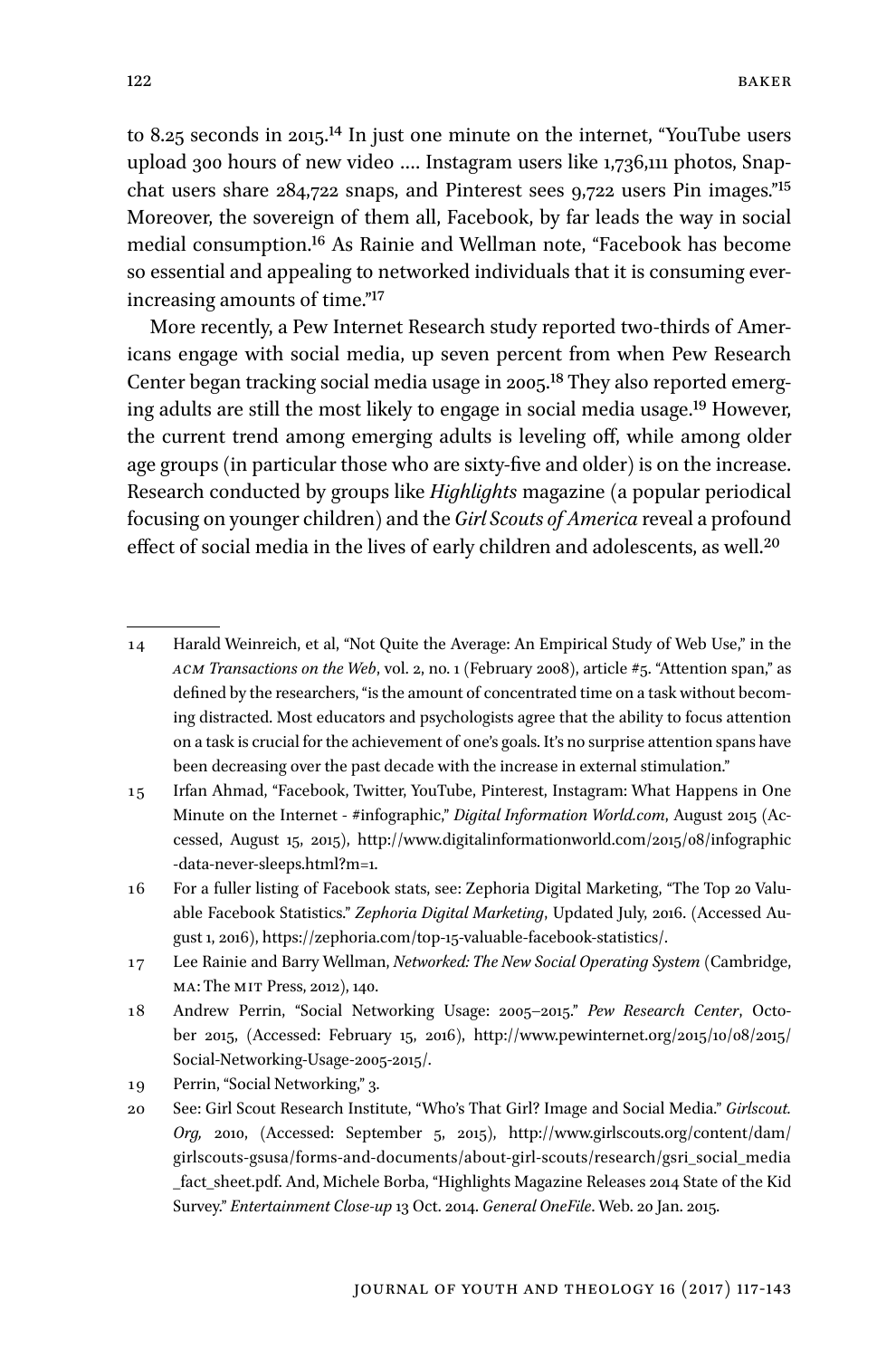The results are in. An explosion in mobile and online media innovation has fueled a feeding frenzy of digital use. The story of digital media predominantly in the lives of young people—is a story of technology facilitating increased consumption. Mobile and online media revolutions have arrived in the lives—and pockets—of American youth. The effects of such engagement have resulted both in networked individualism and in post-familial relationships, most notably affecting interpersonal relationships between emerging adults and family members.

#### *Networked Individualism and Post-familial Relationships*

"Networked individuals" focus the majority of their time and attention not on family, work, neighbors, or social groups, but rather on calculated manufacturing of positively socially-constructed perceptions of themselves.<sup>21</sup> The impact of networked individualism, and its effects on interpersonal relationships, is increasingly evident within the multi-faceted dynamics of the postmodern family. As Gardner and Davis observe, "Among the relationships at risk of disruption by today's media technologies, the family may be particularly vulnerable."[22](#page-6-1) Such vulnerabilities are exacerbated as adolescents mediate relationships through digital networks—as opposed to face-to-face exchanges with peers and their own family members. Teens learn early on the hard work of developing and maintaining sustained relational engagements with parents and peers can be easily truncated by simply shooting off a text or instant message. Thus, a new term has emerged describing the American family as "postfamilial;" it is a movement beyond traditional and established values of healthy, interpersonal family interaction, accommodating instead to self-generated types of mediated presence through digital forms.

While evidence does exist supporting positive notions of families being more connected than previous generations, a mounting reality remains that families spend more time connected to their gadgets than with one another.<sup>23</sup> Turkle complements this opinion by adding, "Their [family] members are alone together, each in their own rooms, each on a networked computer of mobile device …. We defend connectivity as a way to be close, even as we effectively hide from each other."[24](#page-6-3) Consequently, as eas move through the later stages of adolescence, keen awareness and attention to the lingering effects of both networked individualism and post-familial fallout remain a top priority.

<span id="page-6-0"></span><sup>21</sup> Raine and Wellman, *Networked*, 6.

<span id="page-6-1"></span><sup>22</sup> Gardner and Davis, *The App Generation*, 107.

<span id="page-6-2"></span><sup>23</sup> Gardner and Davis, *The App Generation*, 107.

<span id="page-6-3"></span><sup>24</sup> Turkle, *Alone Together*, 281.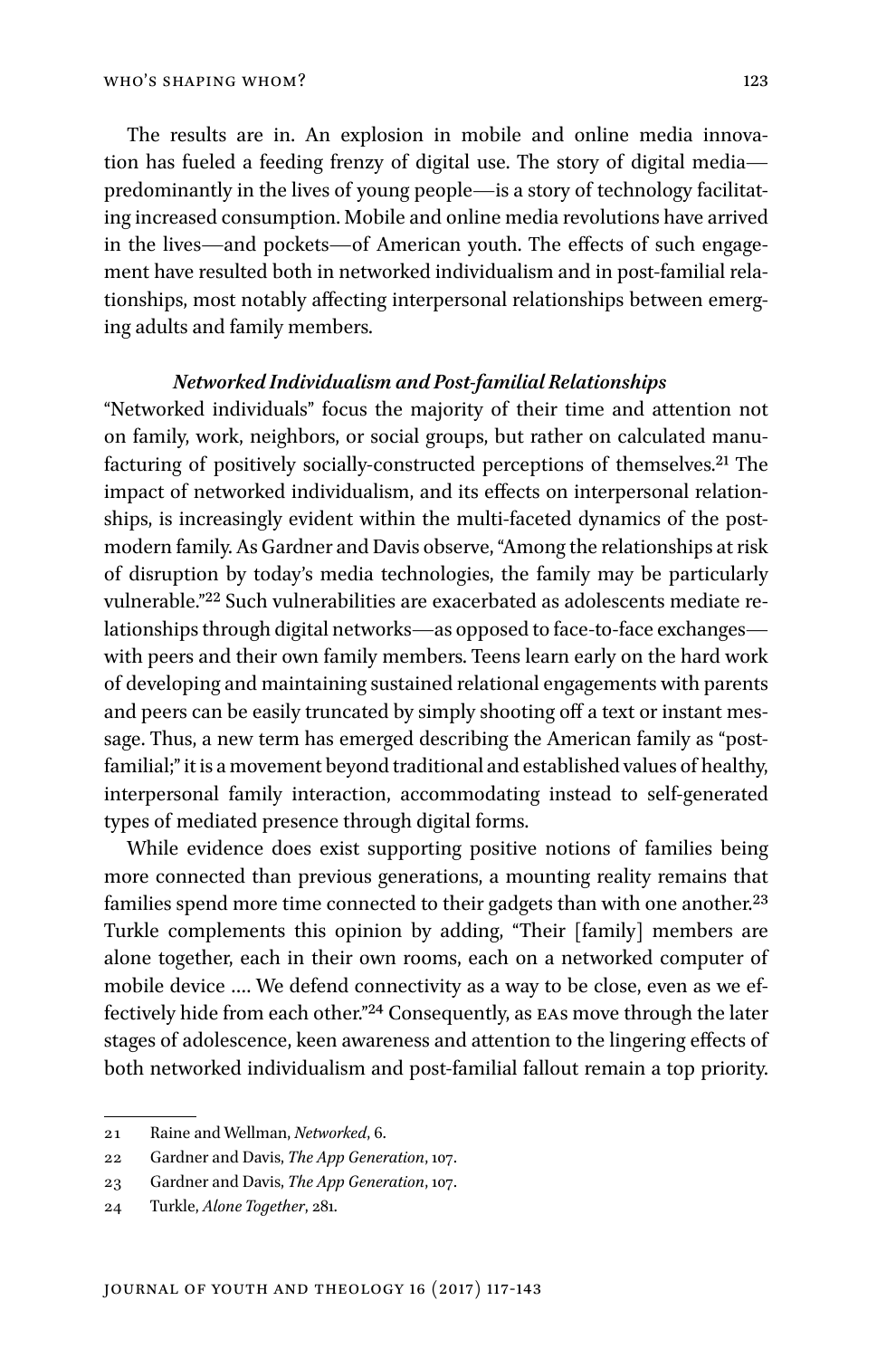And as these dynamics unfold, youth ministers in particular have tended to respond in seemingly neutral-attentive stances to the personal and spiritual needs of emerging adults.

#### *Youth Ministry's Conventional Response*

The abundance of youth ministry research and praxis studies related to technology's influence on individuals, families, and the church have tended to focus on younger children and teens, most notably those in the early to middle stages of adolescent development. The vast amount of youth ministry literature tends to be geared specifically toward junior and senior high ministry in the local church in the United States.<sup>25</sup> With the growth of networked individualism and post-familial influences across the entire span of adolescence, there remains equitable need to give more attention to the digitally-shaping actualities confronting emerging adults. Whether youth ministry practitioners advocate pessimistic or optimistic responses may not be the weightier concern. The fact remains, "emerging adult spiritual formation has been largely neglected as a topic of purposeful inquiry.["26](#page-7-1) The need persists for a specific focus in advocating for theological and praxis-directed responses to emerging adult's engagement with digital technologies and their shaping effects.

In the interim, how are emerging adults responding? Religious orientation is in decline for this age demographic.[27](#page-7-2) And as the decline continues, emerging adults "use online interactions with a greater sensitivity to how they present themselves to the world at large … the quality and nature of offline relationship are mirrored in the digital ones."[28](#page-7-3) With digital media being incorporated into daily living, a clear integration of online and offline postures to faith are emerging. "Multisite reality," where individuals integrate online and offline patterns of religious behavior, is fast becoming the new spiritual norm

<span id="page-7-0"></span><sup>25</sup> It should be noted, however, positive movement in the direction of including emerging adults in youth ministry practice is emerging. At the time of this paper the Fuller Youth Institute has released research, which includes emerging adulthood under the overall umbrella of youth ministry. See: Kara Powell, Jake Mulder, and Brad Griffin, *Growing Young: Six Essential Strategies to Help Young People Discover and Love Your Church* (Grand Rapids, mi: Baker Books, 2016).

<span id="page-7-1"></span><sup>26</sup> Setran and Keisling, *Spiritual Formation*, 6.

<span id="page-7-2"></span><sup>27</sup> See: JM Twenge, et al, "Generational and Time Period Difference in American Adolescents' Religious Orientation 1966–2014," *PLoS ONE*, Vol. 10, No. 5, 2015: 1–17. The study uses 11.2 million datasets to analyze differences in religious orientation between Millennials, boomer, and Gen x demographics.

<span id="page-7-3"></span><sup>28</sup> Bradley Howell, in Chap Clark, Ed., *Adoptive Youth ministry: Integrating Emerging Generations into the Family of Faith* (Grand Rapids, mi: Baker Academic, 2016), 60.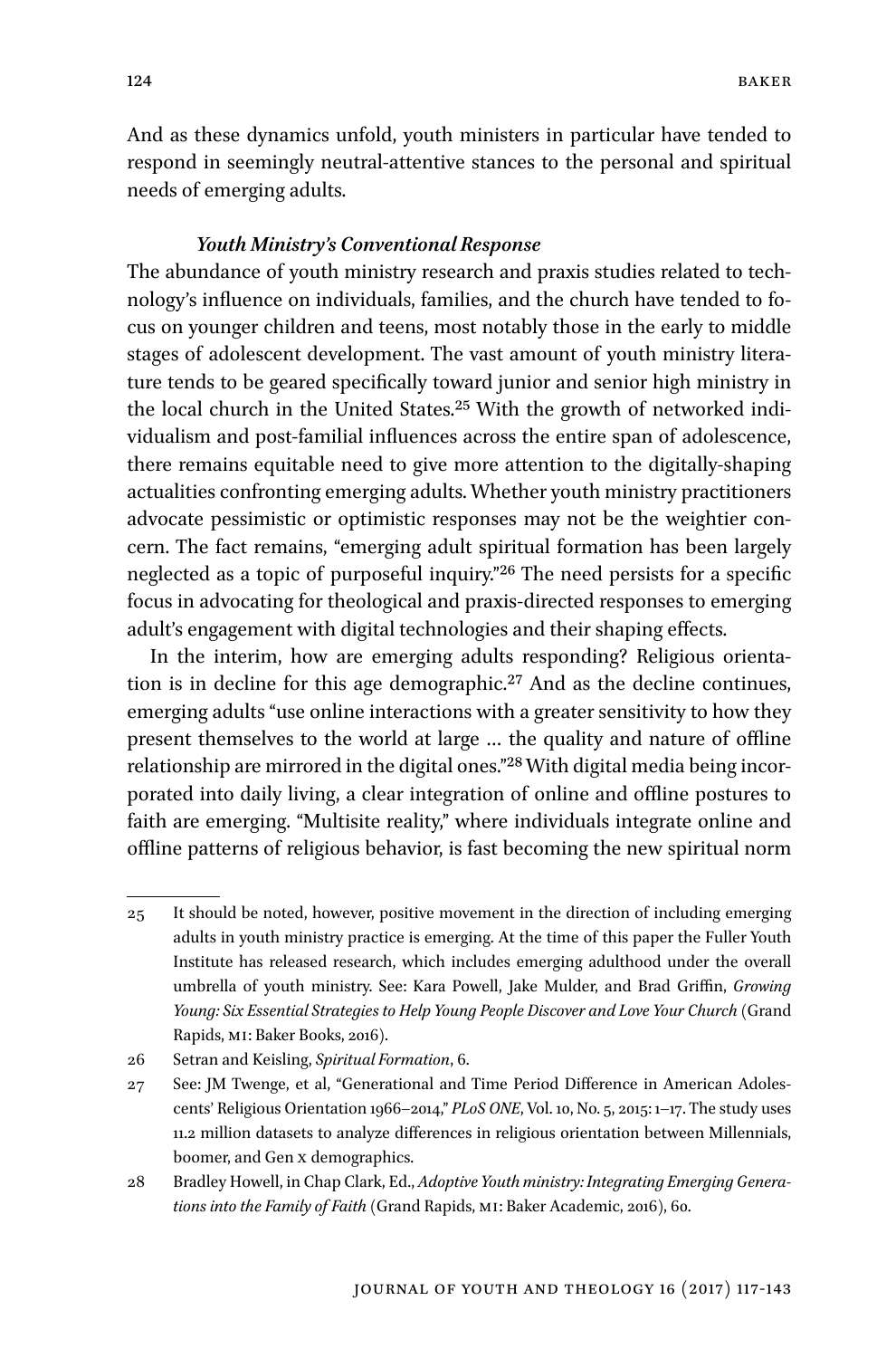for many EAs.<sup>[29](#page-8-0)</sup> Youth ministries, in many cases, have taken a neutral position to the influence of technology in ea spiritual formation, neglecting postures for understanding complicated issues involved with networked individualism and multisite realities.

Consequently, intentional connections between young adults, their family members, and the church at large has reached a level of a "spiritual global pandemic in the first generation of twenty-first century adults.["30](#page-8-1) At a stage of life when individuals are moving toward grander depths of identity and spiritual formation—and moving farther away from tangibly-present family connections to self-developing individuation—this lack of attention needs to be attended to within ministry contexts. In this light, beginning with an understanding of technology's effect on the individual aids in moving toward developing a response to larger issues. In this respect, examples of digital influences on the developing adolescent brain are considered.

#### **The Shaping of the Individual: This is an ea's Brain on Social Media**

The mind governed by the flesh is death, but the mind governed by the Spirit is life and peace.

Romans 8:6, niv

Nicolas Carr maintained in 2010, "The brain is not the machine we once thought it to be …. Extensive, perpetual plasticity has been documented in healthy, normally functioning nervous systems, leading neuroscientists to conclude that our brains are always in flux, adapting to even small shifts in our cir-cumstances and behavior."<sup>[31](#page-8-2)</sup> While utopian detractors have argued ideas such as these are conjectural, "unscientific," and anecdotally asserted, current study in adolescent neurophysiology concurs with Carr's line of reasoning more than dissenters may have imagined. Adaptation to small shifts in circumstances and behaviour are now evidenced in the brain's relationship to digital encounters, whether on a mobile device, computer, tablet, or some other digital tool. Within the discipline of neuroscience, current thought maintains that while technology has "allowed us to be anywhere anytime, conversation with other

<span id="page-8-0"></span><sup>29</sup> Heidi Campbell and Stephen Garner, *Networked Theology: Negotiating Faith in Digital Culture* (Grand Rapids, mi: Baker Academic, 2016), 75.

<span id="page-8-1"></span><sup>30</sup> Dunn and Sundene, *Shaping the Journey*, 20.

<span id="page-8-2"></span><sup>31</sup> Nicholas Carr, *The Shallows: What the Internet Is Doing to Our Brains* (New York, ny: W.W. Norton & Company, 2010), Kindle Edition, Loc. 517–551.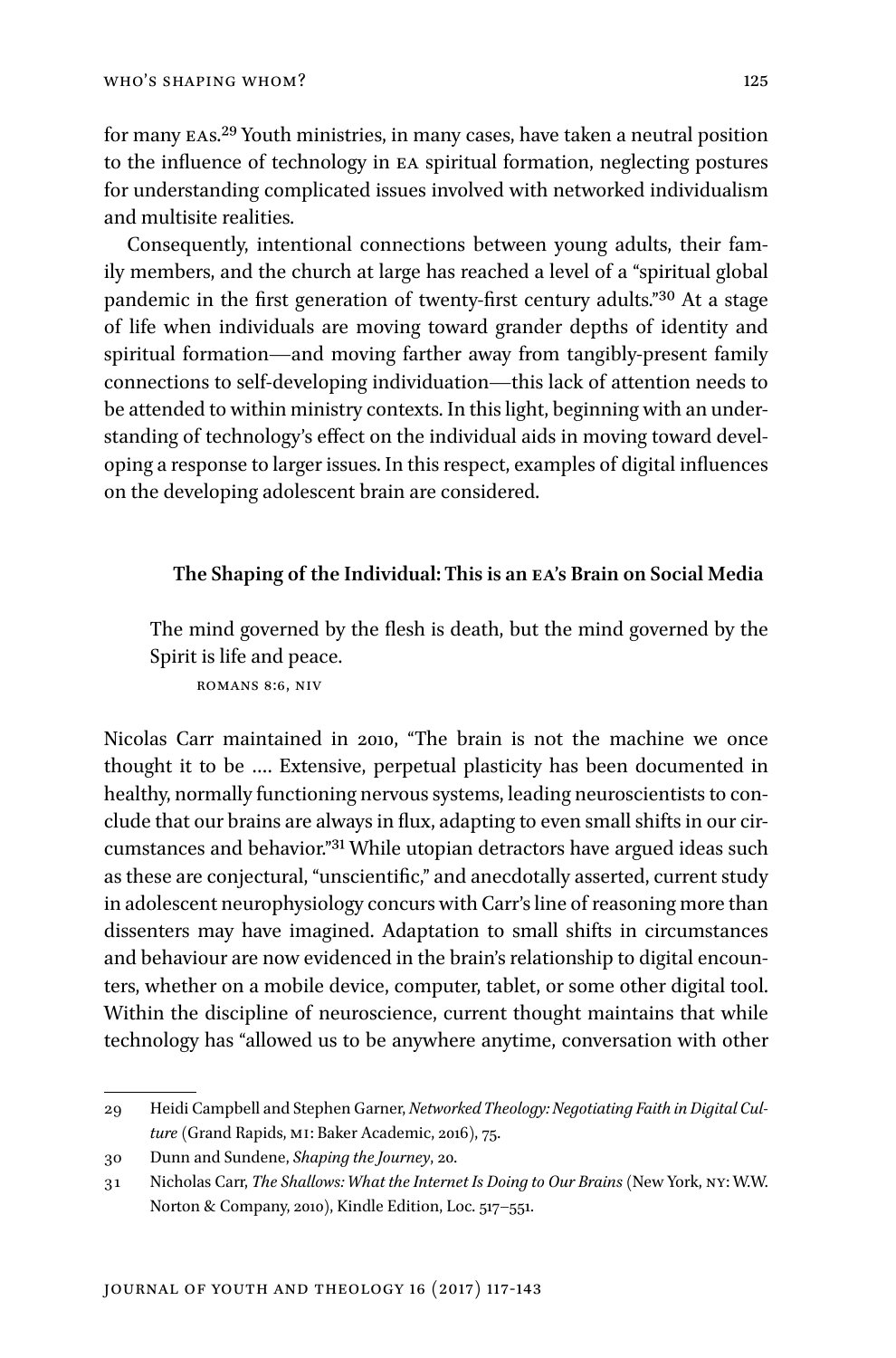people was a big part of how we satisfied our brain's need for stimulation."[32](#page-9-0) But now, "through our devices, our brains are offered a continuous and endlessly diverting menu that requires less work.["33](#page-9-1) The evidence is clear: brain development *is* affected by digital interaction.

However, dystopian enthusiasts need not jump on Carr's bandwagon too quickly, as research continues to associate positive outcomes with teens who are engaged in digital environments, namely in such areas as critical thinking abilities, social skill acquisition, constructive peer-to-peer relational dynamics, problem solving capacities, and a host of other affirming developmental exigencies[.34](#page-9-2) Zirschky is right when he says, "research shows that teenagers primarily use social media to maintain persistent social presence with those who are important to them."[35](#page-9-3) Many eas, at the end of the adolescent spectrum, are engaged in a continued processes of maintaining an online and off-line identity, which is harmonious with face-to-face engagements with peers, potential marriage partners, co-workers, distant family members, and those with whom they regularly attend church. This multisite reality has already been noted above[.36](#page-9-4) What effect, then, is digital engagement uniquely having on the brain of the emerging adult?

#### *Reconsidering Brain Development in Digitally Engaged eas*

When it comes to the brain, EAs are well poised to meet the complex capacities associated for exploration and individuation due to the growth of the cerebral

<span id="page-9-0"></span><sup>32</sup> Sherry Turkle, *Reclaiming Conversation: The Power of Talk in a Digital Age* (New York, ny: Penguin Publishing, 2015), 39–40.

<span id="page-9-1"></span><sup>33</sup> Turkle, *Reclaiming Conversation*, 39–40.

<span id="page-9-2"></span><sup>34</sup> See for example: Nancy Baym, *Personal Connections in the Digital Age* (Malden, ma: Polity Press, 2010). Danah, Boyd, *It's Complicated: The Social Lives of Networked Teens* (New Haven, nj: Yale University Press, 2014). Leigh Doster, "Millennial Teens Design and Redesign Themselves in Online Social Networks." *Journal of Consumer Behaviour*: Vol. 12, (2013), 267–279. Clive Thompson, *Smarter than You Think: How Technology is Changing Our Minds for the Better* (New York, ny: The Penguin Press, 2013). Jess Zimmerman, "The Internet is Fertile Ground for the Mosaic of Allegiances out of Which Teens Build Identity." *The Guardian*. January 12, (2015). [http://www.theguardian.com/commentisfree/2015/](http://www.theguardian.com/commentisfree/2015/jan/12/internet-mosaic-teens-build-identity) [jan/12/internet-mosaic-teens-build-identity](http://www.theguardian.com/commentisfree/2015/jan/12/internet-mosaic-teens-build-identity).

<span id="page-9-3"></span><sup>35</sup> Zirschky, *Beyond the Screen*, Loc. 235–237.

<span id="page-9-4"></span><sup>36</sup> For further clarification, Campbell and Garner say of multisite reality, "This expression of multisite reality encourages the view that because the online environment is an extension of the offline religious social world, the internet should be infused with similar motivations and practices." Campbell and Garner, *Networked Theology*, 76.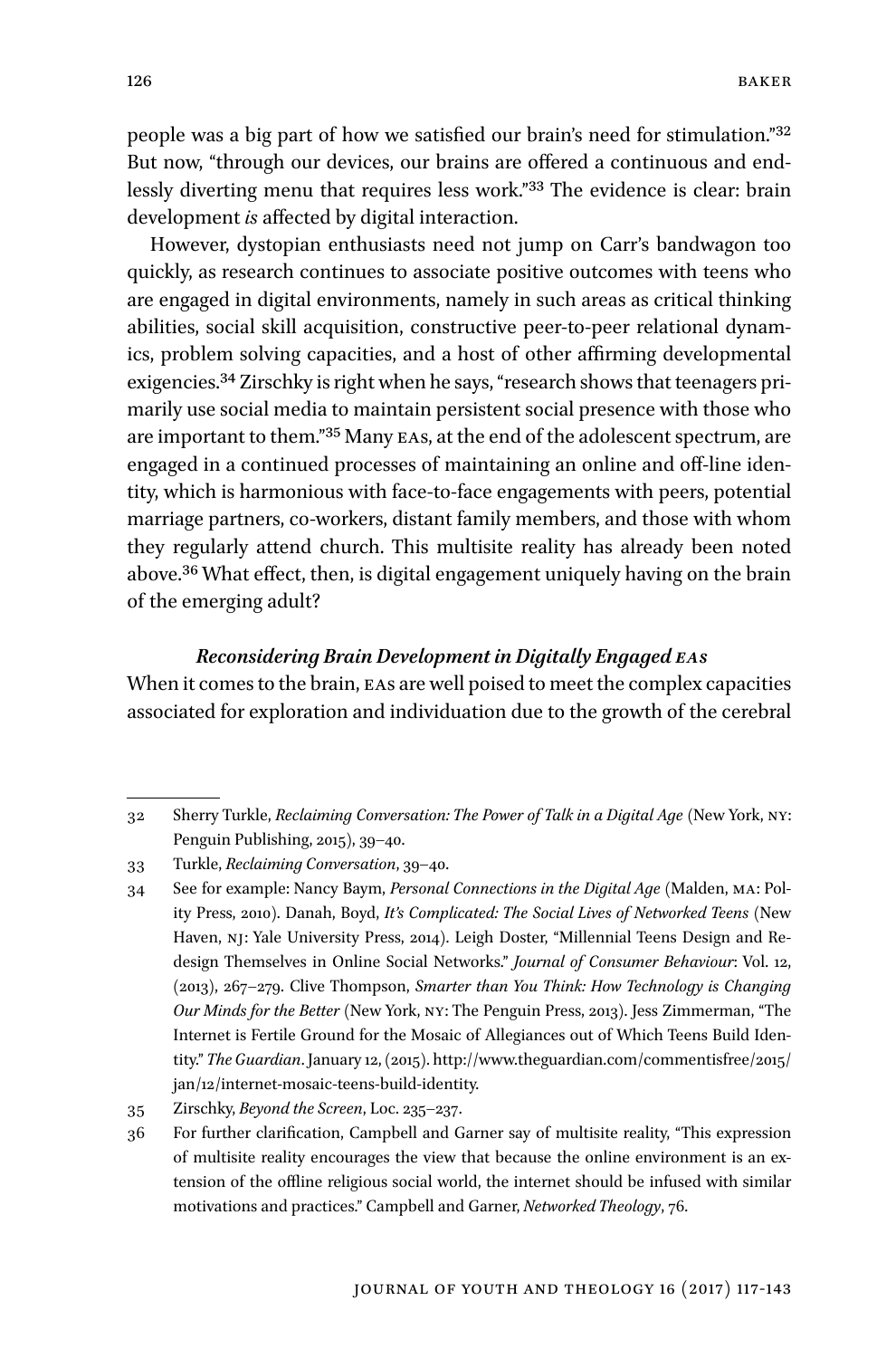cortex and its remarkable plasticity.<sup>37</sup> "Plasticity," the brain's ability to mold itself, is predisposed in the developing brain to "thinking, planning, learning, acting—all influence the brain's physical structure and functional organisation, according to the theory of neuroplasticity.["38](#page-10-1) Developmental theorists and brain researchers both affirm "the teenage brain is almost like a brandnew Ferrari: it's primed and pumped, but it hasn't been road tested yet … all revved up but doesn't quite know where to go."<sup>39</sup> There is mounting concern that over-activity in the developing brain is more serious and problematic for adolescents—and eas—than for adults. Nowhere is this more evident than in digital encounters with mobile technology and internet use.

Frances Jensen, a contemporary neuroscientist, observes how "Today's teenagers and twenty-somethings make up the first generation of young people exposed to such a breathtaking number of electronic distractions, and they are therefore susceptible to a whole new host of influences."[40](#page-10-3) In essence, it takes much longer for the adolescent and emerging adult brain to figure out when *not* to do something. An extended example of this relates to "multi-tasking" well known by now to an overwhelming majority of those in the scientific community as a misleading myth. Neuroscience is quick to dismantle multitasking aptitudes, maintaining, "Multitasking is not only a myth but a dangerous one, especially when it comes to the teenage brain.["41](#page-10-4) Turkle underscores the multi-tasking myth by asserting: "When we think we are multitasking, our brains are actually moving quickly from one thing to the next, and our performance degrades for each new task we add to the mix."<sup>42</sup> Thus, the ability for emerging adults to focus attention on sustained tasks continues to be a problematic as they participate in on-going digital activities.

Continued exploration into the nuances of neuro-plasticity, cerebral cortex development, and associated brain growth remain top priorities for investigation. Brain growth, at its apex, is in a constant state of change during early, middle, and late adolescence. The processes involved in neurophysiological progression are not fully matured once an emerging adult moves into full adulthood. Concerned developmental theorists, brain experts, social psychologists,

<span id="page-10-1"></span>38 Jensen and Nutt, *The Teenage Brain,* 69.

<span id="page-10-3"></span>40 Jensen and Nutt, *The Teenage Brain,* 206.

<span id="page-10-0"></span><sup>37</sup> Frances Jensen with Amy Nutt, *The Teenage Brain: A Neuroscientist's Survival Guide to Raising Adolescents and Young Adults* (New York, ny: Harper Collins, 2015), 23. Turkle notes: "… the brain is plastic—it is constantly in flux over a lifetime—so it 'rewires' itself depending on how attention is allocated." See, Turkle, *Reclaiming Conversation*, 221.

<span id="page-10-2"></span><sup>39</sup> Jensen and Nutt, *The Teenage Brain,* 26–27.

<span id="page-10-4"></span><sup>41</sup> Jensen and Nutt, *The Teenage Brain,* 41.

<span id="page-10-5"></span><sup>42</sup> Turkle, *Reclaiming Conversation*, 213.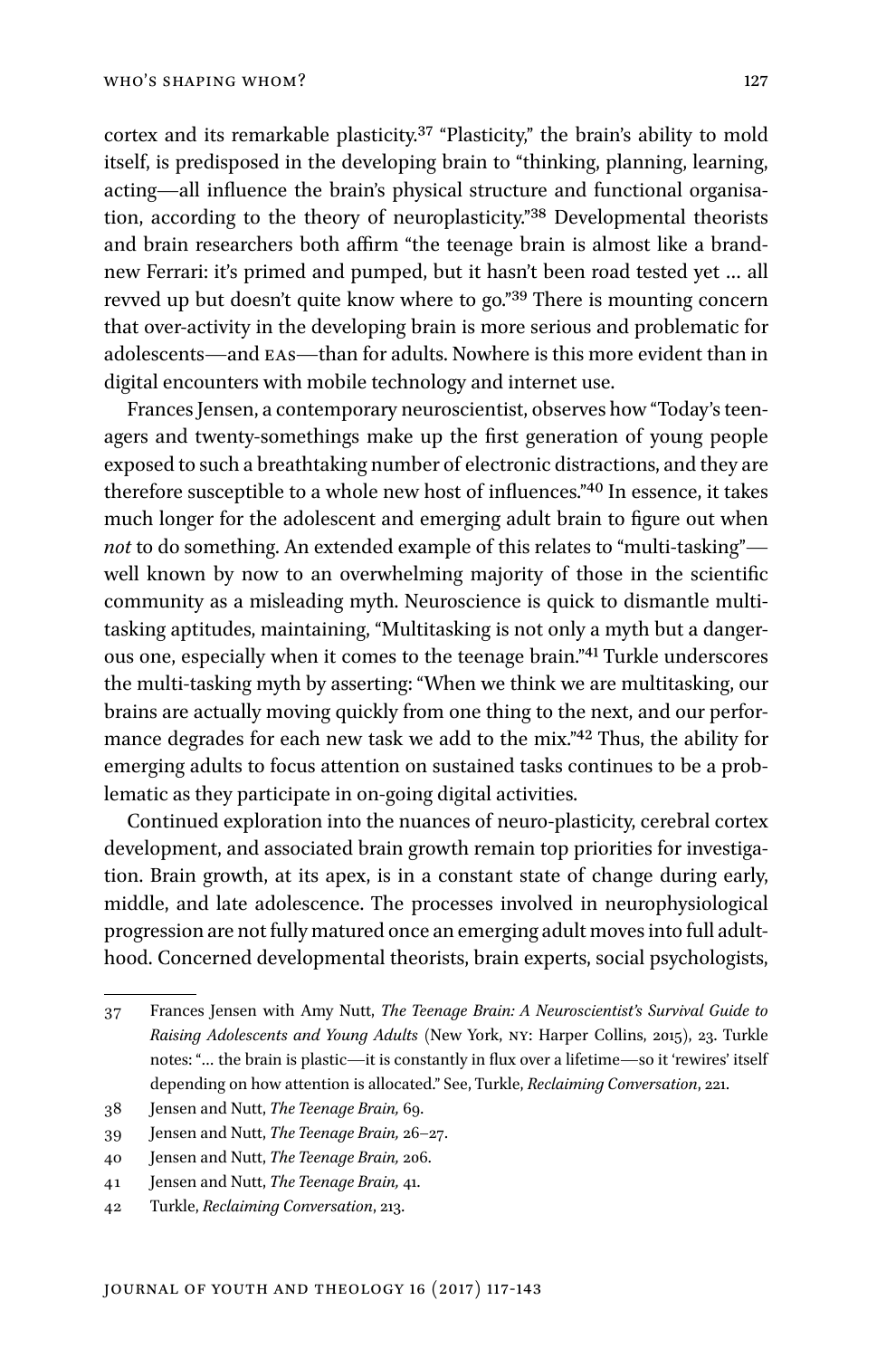educators, and youth workers contend that the ea years continue to be a period of great vulnerability for brain development, different, in many cases, from earlier stages of development. As Jensen maintains, "It's important to remember that even though their brains are learning at peak efficiency, much else is inefficient, including attention, self-discipline, task completion, and emotions."[43](#page-11-0) Similarly, research also corroborates current developmental concerns within emerging adulthood by acknowledging both theoretical perspectives and empirical apprehensions related to recent and rapid increases of digital influences on multiple aspects of daily life, particularly those of young adults[.44](#page-11-1) Two such areas where perspectives and empirical methods are much clearer have to do with addictive behaviors and sleeplessness associated with digital overuse in adolescence and emerging adulthood.

## *Addiction and Sleeplessness*

Addiction to the internet and social media is a fast-growing concern, especially within emerging adulthood. Instagram, Snapchat, Tinder, Girls Around Me, Creepy, Situationist, and other social media apps are considered by many as "gateway" apps to behaviors associated with pornography addiction and other related addictive behaviors.[45](#page-11-2) Facebook underscores narcissistic tendencies, as do Instragram, Renren, Tumblr, Linkedin, Twitter, and a host of other mobile applications. Recent studies on "Internet Addiction Disorder"  $(1AD)^{46}$ have shown negative effects on social health, such as depression and anxiety disorders[.47](#page-11-4) Problematic Internet Use (piu) is a growing area of unease as well, with increasing concern as to behavioral consequences and associated risk factors[.48](#page-11-5) In addition, researchers have found that excessive use and dependency

<span id="page-11-0"></span><sup>43</sup> Jensen and Nutt, *The Teenage Brain,* 80.

<span id="page-11-1"></span><sup>44</sup> Mikiyasu Hakoama and Hakoyama Shotaro, "The Impact of Cell Phone Use on Social Networking and Development Among College Students," *The American Association of Behavioral and Social Sciences Journal*, Vol. 15 (2011), 6.

<span id="page-11-2"></span><sup>45</sup> See for example: Jason Carroll, et al, "Generation xxx: Pornography Acceptance and Use among Emerging Adults," *Journal of Adolescent Research*, Vol. 23, No. 1 (2008): 6–30.

<span id="page-11-3"></span><sup>46</sup> Also called Pathologic/Problematic Internet Use (piu).

<span id="page-11-4"></span><sup>47</sup> See: N.A. Shapira, et al, "Psychiatric features of Individuals with Problematic Internet Use," *Journal of Affective Disorders*, Vol. 57, No. 1–3 (2000), 267–272. And N.A. Shapira, et al, "Problematic Internet Use: Proposed Classification and Diagnostic Criteria," *Depression and Anxiety*, Vol. 17, No. 4 (2003), 207–2016.

<span id="page-11-5"></span><sup>48</sup> Ilana Lehmann and Varda Knonstam, "Growing up Perfect: Perfectionism, Problematic internet Use, and Career Indecision in merging Adults," *Journal of Counseling & Development*, Vol. 89, Spring (2011), 155.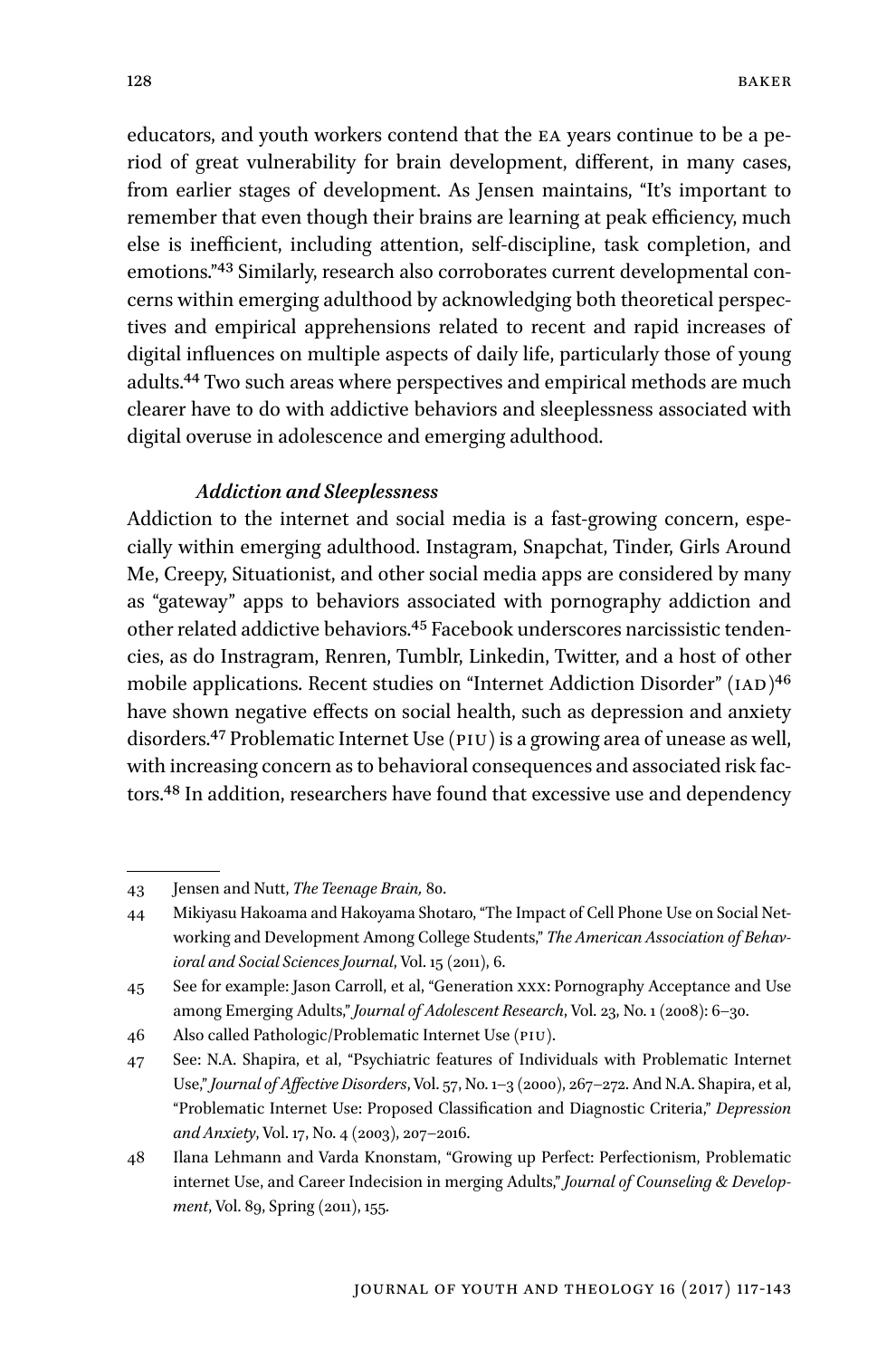on mobile phones, in particular, link to addictive attitudes and behaviours[.49](#page-12-0) Even in the world of online gaming, there is growing concern that "playing console and Internet video games for more than one hour a day has negative social and academic effects in adolescents."[50](#page-12-1) This is uniquely worrisome for those who are discipling eas in Christian higher education contexts, when the draw of the dorm room moba stream-casts, e-sport challenges, and online D&D conquests sets in.

When it comes to reward centers in the emerging adult brain, neuroscience is leaning toward an understanding that, "The cascade of neuro-processes that kick off the brain's reward circuitry and the rush of the pleasure chemical dopamine can be triggered just as easily by the release of the latest iPhone as by alcohol, pot, sex, or a fast car. In some ways, technology *is* a drug."[51](#page-12-2) In one localised study, two-thirds of emerging adult cellphone users experienced "phantom-vibration syndrome," where they thought their phone was vibrat-ing when, in fact, it was not.<sup>[52](#page-12-3)</sup> The constant rush of dopamine experienced when beeps, buzzes, and notifications are received produces rewarding pleasurable experiences that are hard to reverse. These associative outcomes result in a host of challenging neural processes and behavioral outcomes. As Jensen notes, "whether it's gambling, interacting on social media, or snorting coke, teenagers are particularly susceptible to the rush of good feelings that comes with stimulating the brain's reward centers.["53](#page-12-4)

Addictive consequences, in many cases, do not dissipate as teens grows older. In one specific study with college students, of all their media technologies, students felt the most orphaned, sad, bereft, and grief-stricken when they had to go without their cell phones for only a twenty-four-hour period.[54](#page-12-5) Without a cellphone, emerging adults have expressed they cannot communicate and are

<span id="page-12-0"></span><sup>49</sup> M. Chóliz, "Mobile Phone Addiction: Point of Issue," *Addiction*, Vol. 105 (2010), 374.

<span id="page-12-1"></span><sup>50</sup> Philip Chan and Terry Rabinowitz, "A Cross-Sectional Analysis of Video Games and Attention Deficit Hyperactivity Disorder Symptoms in Adolescents," *Annals of General Psychiatry*, Vol. 5, No. 16 (2006), (Accessed, March 21, 2016), [http://www.annals-general](http://www.annals-general-psychiatry.com/content/5/1/16) [-psychiatry.com/content/5/1/16](http://www.annals-general-psychiatry.com/content/5/1/16).

<span id="page-12-2"></span><sup>51</sup> Jensen and Nutt, *The Teenage Brain,* 206. Emphasis in original.

<span id="page-12-3"></span><sup>52</sup> Jensen and Nutt, *The Teenage Brain,* 211.

<span id="page-12-4"></span><sup>53</sup> Jensen and Nutt, *The Teenage Brain,* 216. For more on the reward systems in the brain, see: Kent C. Berridge and Terry E. Robinson, "What Is the Role of Dopamine in Reward: Hedonic Impact, Reward Learning, or Incentive Salience?" *Brain Research Reviews*, Vol. 28 (1998), 306–69.

<span id="page-12-5"></span><sup>54</sup> Susan Moeller, "A Day Without Media," *Research conducted by icmpa and the Phillip Merrill College of Journalism*, University of Maryland, College Park, (2010), (Accessed, July 10, 2016), [https://withoutmedia.wordpress.com/study-conclusions/primarymedia/.](https://withoutmedia.wordpress.com/study-conclusions/primarymedia/)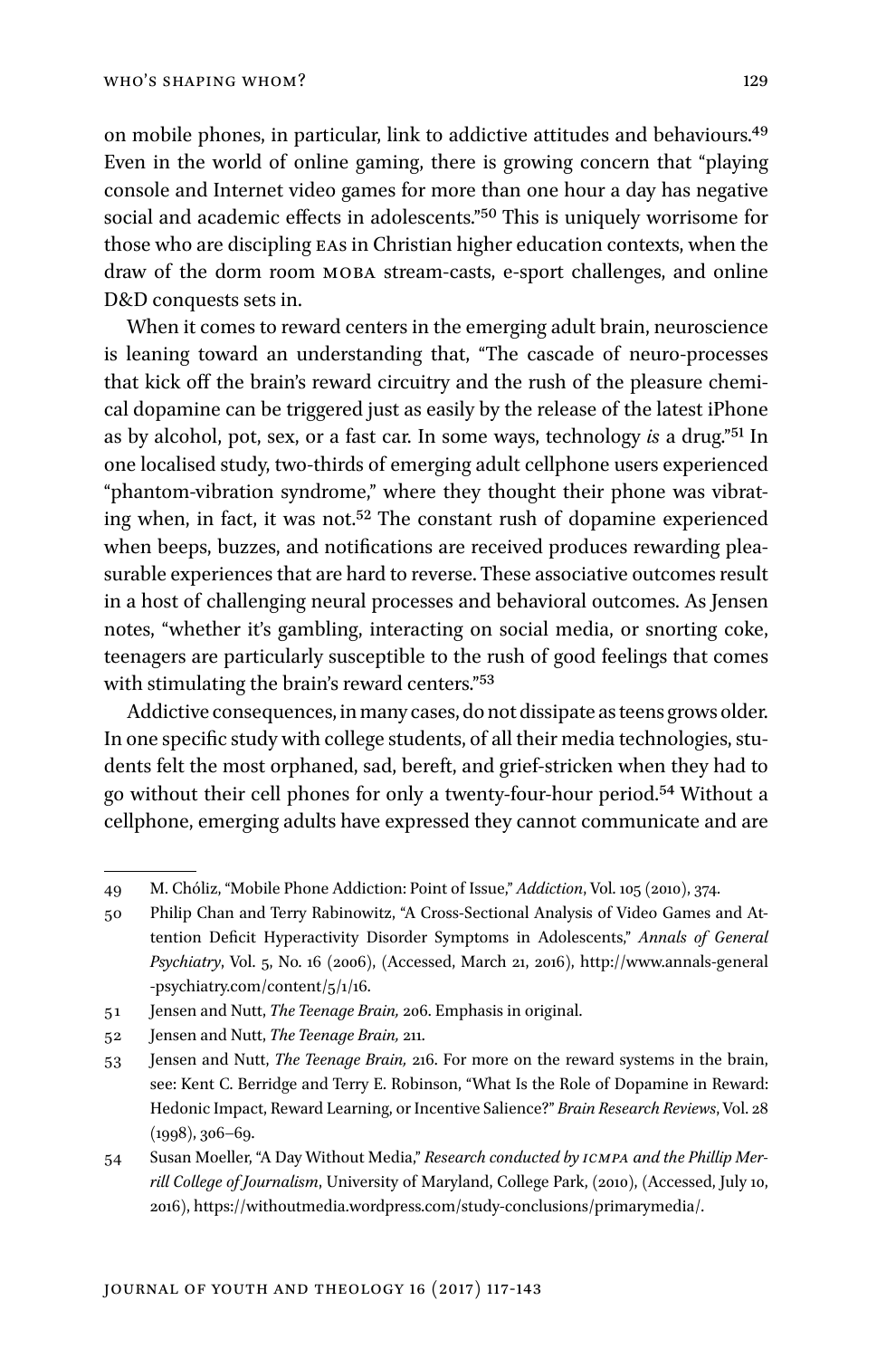unable to operate in the world as they have become accustomed.[55](#page-13-0) Moeller reported "Not having music when they [eas] walked to class, when they exercised, or when they studied dramatically disconcerted many students."[56](#page-13-1) As one emerging adult female articulates, "My iPhone provides the 'soundtrack' of my life."[57](#page-13-2)

Most notably, in a study of how functional Magnetic Resonance Imaging (fMRI) correlates to Internet Addiction Disorder in healthy emerging adult brains, researchers concluded that "IAD may seriously affect young adults' brain functions."[58](#page-13-3) The latest edition of the Diagnostic and Statistical Manual of Mental Disorders (DSM-5) has recently included IAD as a disorder, but acknowledges there is need for further study and research to determine courses of action in treating the disorder. Additionally, there are intervening factors associated with successfully diagnosing IAD, including emotional (feelings of guilt, anxiety, depression, euphoric feelings when in front of the computer, unable to keep schedules, isolation, avoiding doing work, etc.), physical (backache, headaches, weight gain or loss, disturbances in sleep, carpal tunnel syndrome, blurred or strained vision, etc.), and short and long-term memory effects.

Further examples of the effects of digital distractions in the lives of emerging adults have to do with sleeplessness. Current brain research acknowledges, "Today's generation can feed its insomnia in any number of electronic ways, especially texting, making winding down for an already unnaturally early sleep time that much more difficult."<sup>59</sup> A word of caution:

Sleep deprivation inhibits the necessary synaptic pruning or prioritizing of information. And a lack of good sleep habits results in much more than a tired body and mind. It can have profound and lasting effects on teenagers and could contribute to everything from juvenile delinquency to depression, obesity, high blood pressure, and cardiovascular disease.<sup>60</sup>

<span id="page-13-0"></span><sup>55</sup> Moeller, "A Day Without Media," n.p.

<span id="page-13-1"></span><sup>56</sup> Moeller, "A Day Without Media," n.p.

<span id="page-13-2"></span><sup>57</sup> Anonymous, "Interview with [name withheld]," *Personal Interview*, Wiesbaden, Germany, June 17, (2016).

<span id="page-13-3"></span><sup>58</sup> Gianna Sepede, et al, "Functional Magnetic Resonance Imaging of Internet Addiction in Young Adults," *World Journal of Radiology*, Vol. 8, No. 2 (2016), 211. Researchers also concluded the following: "Taken together, the results of our systematic review suggest that young adult with IGD, without any other psychiatric disorder, showed a pattern of functional brain alterations similar to those observed in substance addiction," p. 224.

<span id="page-13-4"></span><sup>59</sup> Jensen and Nutt, *The Teenage Brain,* 90.

<span id="page-13-5"></span><sup>60</sup> Jensen and Nutt, *The Teenage Brain,* 96.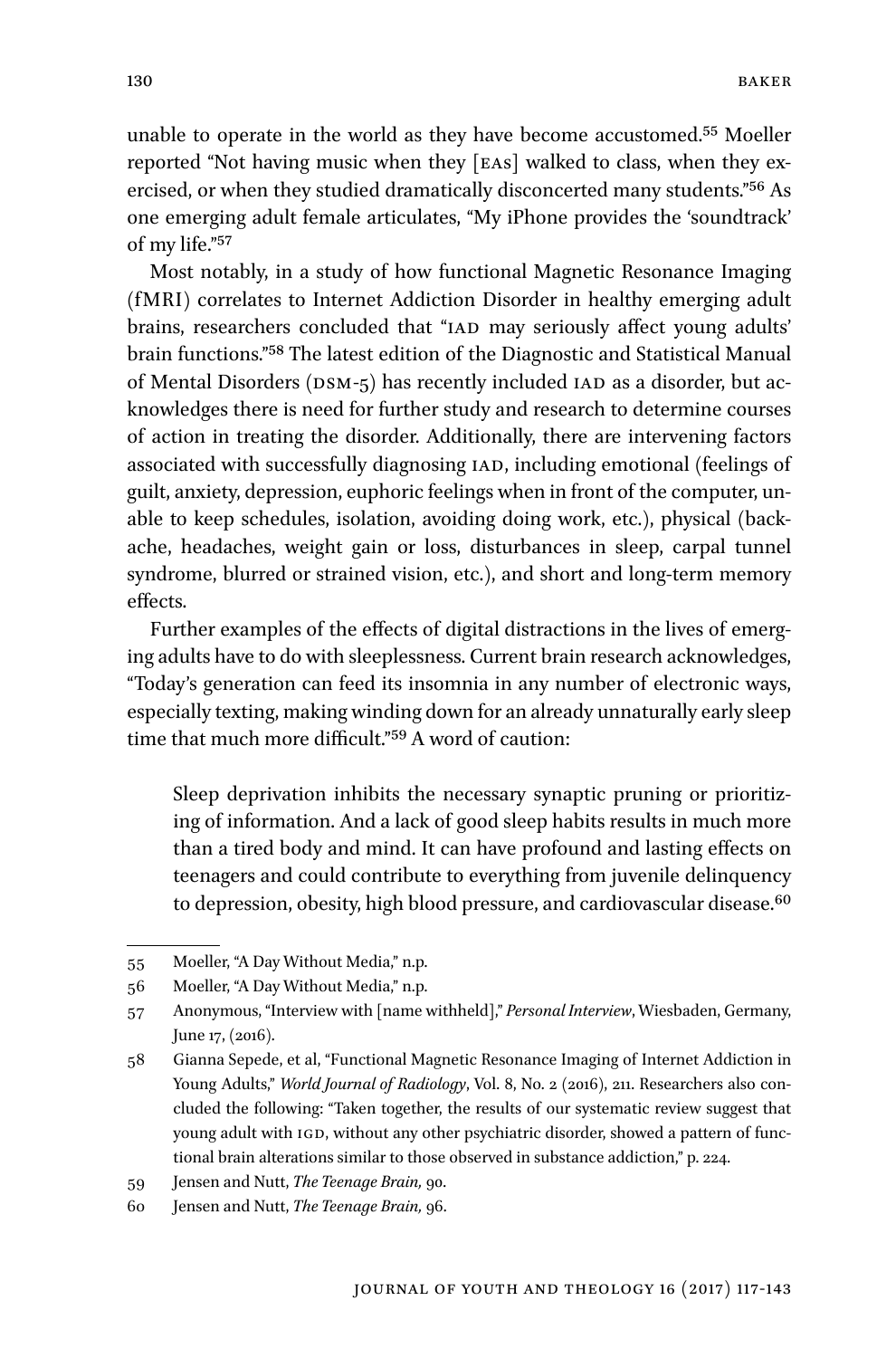Within the brain's circuitry, just two hours of exposure to the displays of smartphones, computers, and other LED devices suppressed melatonin by about twenty-two percent.<sup>61</sup> A simple strategy for emerging adults, especially those who are notorious for staying awake for long hours at college studying, socialising with peers, streaming videos, gaming, texting, or simply updating their status, is that the display should be turned off one hour before bedtime to relax their overstimulated eyes and brain.

Additional research shows that emerging adults "who used their cell phone after 'lights out' not only had reduced time asleep but also were at increased risk of mental health disorder, including self-harm and suicide.["62](#page-14-1) These assertions are not intended to instill fear in eas, but challenge them to re-think the consequences of sustained engagement with digital media.

#### *Exemplar: Print v. Digital Reading*

One other area of focused investigation has to do with the brain and how it interacts with reading. There is growing evidence of differences between reading done in either digital or traditional, printed formats. As primary and secondary schools across the u.s. begin to increasingly implement digitally-oriented reading formats vis-à-vis iPads, Chromebooks, Kindle Fires, etc., educational leaders and classroom teachers are concerned if reading exclusively in digital formats might not adversely affect students' reading acquisition skills, comprehension abilities, and application. Those who have concerns related to the medium itself maintain, "Because we literally and physiologically can read in multiple ways, how we read—and what we absorb from our reading—will be influenced by both the content of our reading and the medium we use."<sup>63</sup> For youth workers who minister largely as "teachers of the Word" (Jas. 3:1), there are equivalent concerns as to possible implications for spiritual reading, personal Bible study habits, and memorisation of Scripture, especially if such "holy habits" are exclusively accommodated to through digital formats.

By way of orientation to the print-v.-digital concerns named above, neurophysiology has conclusively found the left side of the brain functions predominantly in "analytical" ways. Left-brain functions include logical operations, language acquisition and execution, science and math reasoning, rationality activities, objectivity, and reality-based processes. When it comes to interactions

<span id="page-14-0"></span><sup>61</sup> Jensen and Nutt, *The Teenage Brain,* 100.

<span id="page-14-1"></span><sup>62</sup> Jensen and Nutt, *The Teenage Brain,* 96.

<span id="page-14-2"></span><sup>63</sup> Maryanne Wolf, "Our 'Deep Reading' Brain: Its Digital Evolution Poses Questions," *Nieman Reports*, Summer (2010), (Accessed: September 10, 2016), [http://niemanreports.org/](http://niemanreports.org/articles/our-deep-reading-brain-its-digital-evolution-poses-questions/) [articles/our-deep-reading-brain-its-digital-evolution-poses-questions/.](http://niemanreports.org/articles/our-deep-reading-brain-its-digital-evolution-poses-questions/)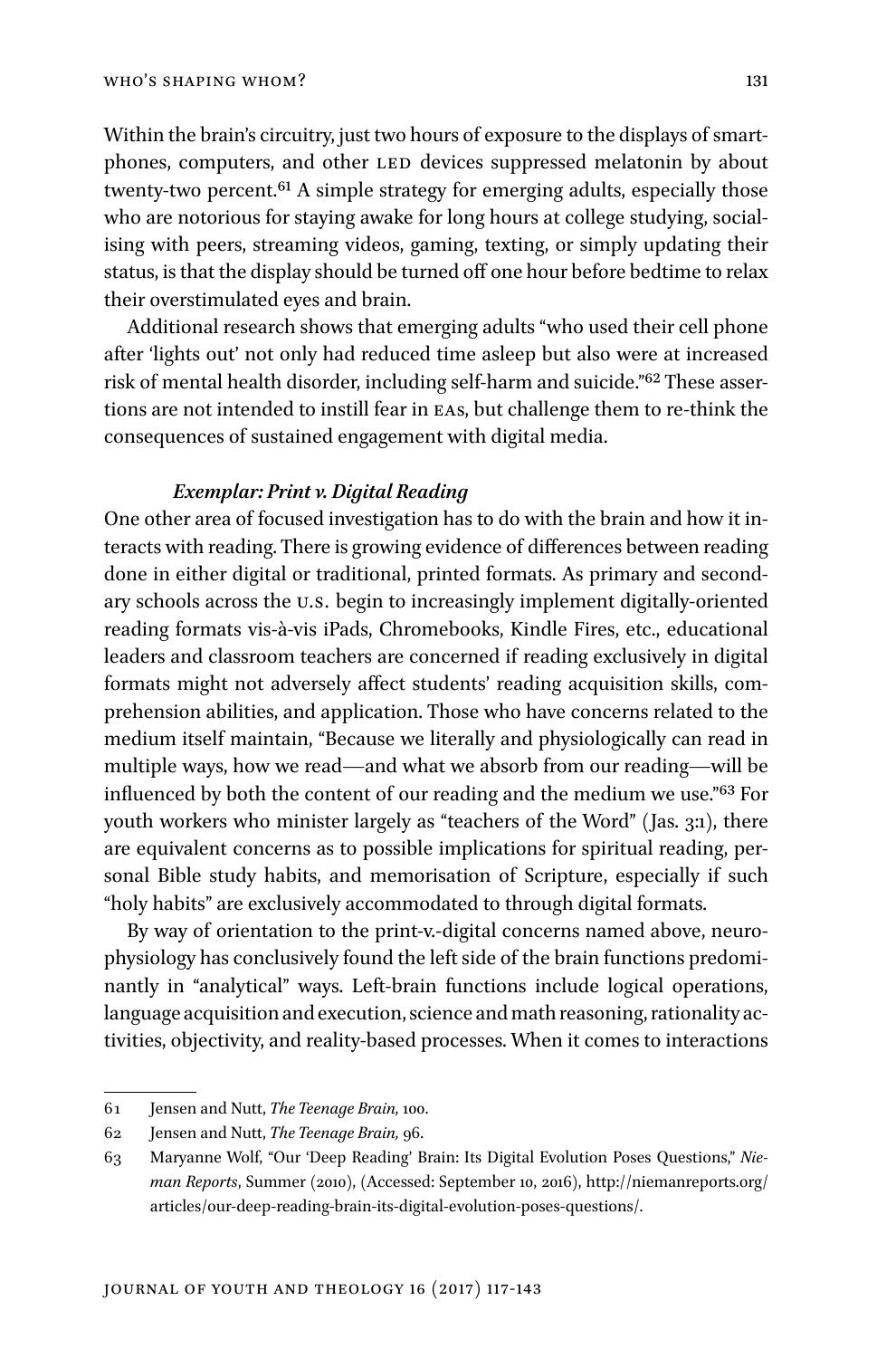between print and digital mediums of text, print text generally pumps "up the muscles of critical reasoning, logic, order, and abstract thinking."[64](#page-15-0) Left-brain reading operations indicate that "These capacities require mentoring, discipline, and extensive repetition.["65](#page-15-1) The kind of repetitions printed text demand aid in developing and exercising left-brain skills. In basic terms, print text tends to favor the left side of the brain.

The right brain, by contrast, is the "creative" side of the brain. Right-brain functions include sustained thought processes, intuition, creativity, artistic and musical functioning, risk-taking associations, and fantasy-based implementations. As Hipps asserts, "The invention of the photograph … eroded our dependence upon printing.["66](#page-15-2) With images displacing the dominant medium of text, the right side of the brain began to take on a role in shaping our interactions with written words. In all respects, "The digital age has transformed the meaning of literacy. We still rely heavily on text, but the text-based communication of the Internet and instant messaging generate a fundamentally different kind of literacy—an unusual, right-brained sort of literacy."[67](#page-15-3) Thus, digital text tends to favor the right side of the brain.

Neurophysiology maintains reading from a digital display is usually slower than reading from print.<sup>68</sup> In addition, reading from a digital display usually creates a higher cognitive load on the reader than reading from print.<sup>69</sup> Wolf maintains, "The omnipresence of multiple distractions for attention and the brain's own natural attraction to novelty—contribute to a mind-set toward reading that seeks to reduce information to its lowest conceptual denominator."[70](#page-15-6) However, readers do report stronger feelings of ownership when reading a printed text compared to a digital one.<sup>71</sup> This could be, in part, due to the spatial-time relationship as one physically interacts with print

<span id="page-15-0"></span><sup>64</sup> Shane Hipps, *Flickering Pixels*: *How Technology Shapes Your Faith* (Grand Rapids, mi: Zondervan, 2009), 143.

<span id="page-15-1"></span><sup>65</sup> Hipps, *Flickering Pixels*, 143.

<span id="page-15-2"></span><sup>66</sup> Hipps, *Flickering Pixels*, 144.

<span id="page-15-3"></span><sup>67</sup> Hipps, *Flickering Pixels*, 144.

<span id="page-15-4"></span><sup>68</sup> J.D. Gould et al, "Reading is Slower from crt Displays Than from Paper: Attempts to Isolate a Single-variable Explanation," *Human Factors,* Vol. 29, No. 3 (1987), 269–299.

<span id="page-15-5"></span><sup>69</sup> D.S. Niederhauser, et al, "The Influence of Cognitive Load on Learning from Hypertext," *Journal of Educational Computing Research*, Vol. 23, No. 3 (2000), 237–255.

<span id="page-15-6"></span><sup>70</sup> Wolf, "Our 'Deep Reading' Brain," n.p.

<span id="page-15-7"></span><sup>71</sup> U. Armitage, S. Wilson and H. Sharp, "Navigation and Ownership for Learning in Electronic Texts: An Experimental Study." *Electronic Journal of E-Learning*, Vol. 2, No. 1 (2004), 20–31, (Accessed March 21, 2012), [http://www.ejel.org/volume-2/vol2-issue1/issue1-art17](http://www.ejel.org/volume-2/vol2-issue1/issue1-art17.htm) [.htm](http://www.ejel.org/volume-2/vol2-issue1/issue1-art17.htm).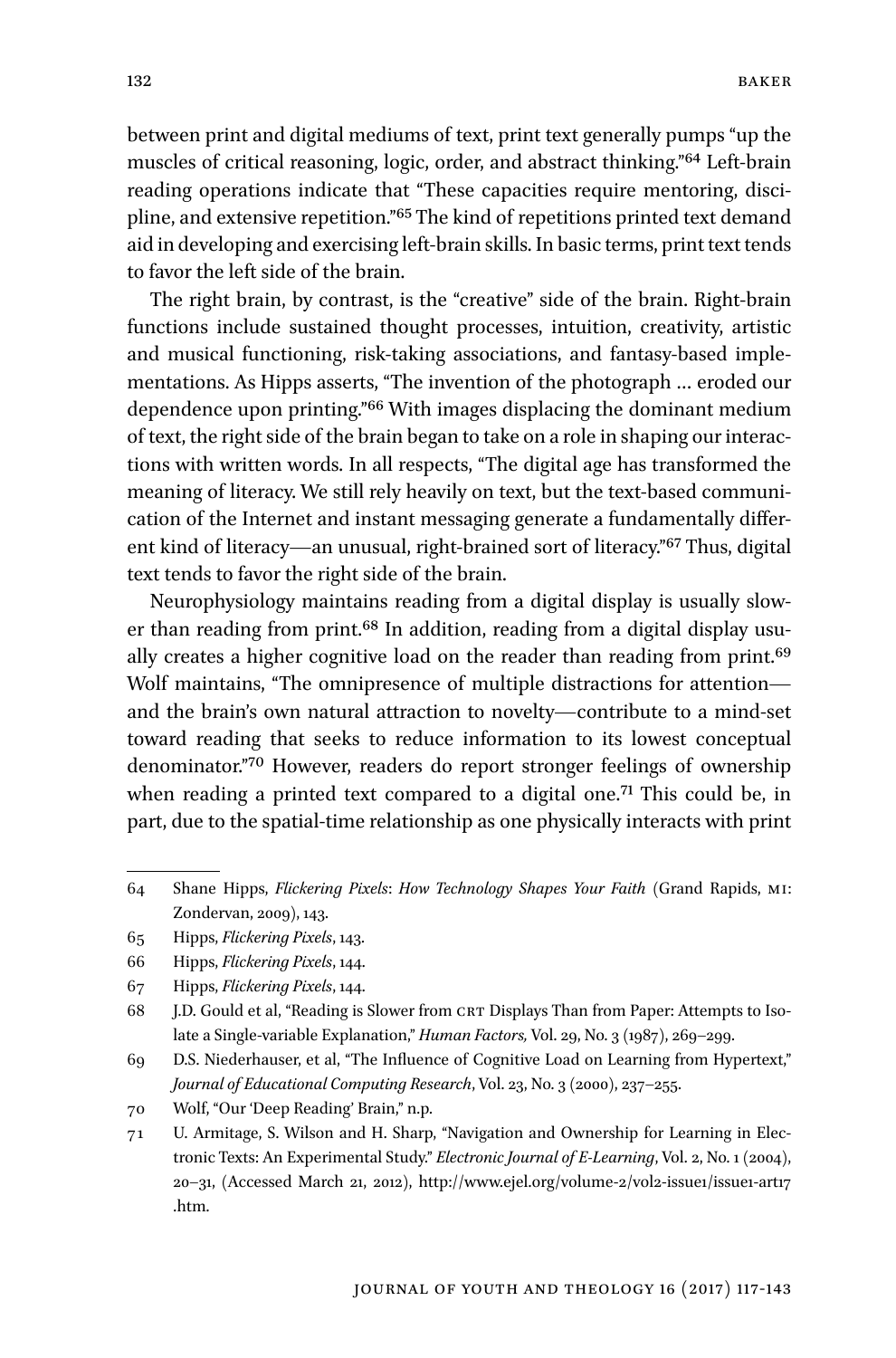media (e.g., sinking comfortably into one's chair with a favorite book). And while stronger ownership has been shown to be beneficial, readers frequently report disorientation problems when reading from a digital display.<sup>72</sup>

Reading from a digital display is usually less methodological when compared to reading from print[.73](#page-16-1) Quinn and Stark-Adam report most readers typically prefer to read long, academic texts in print, whereas they prefer to read shorter texts in a digital display.[74](#page-16-2) This is especially significant when teens leave home for university and enter highly academically-challenging settings—another area of concern for many who craft pedagogical strategies for emerging adults. In addition, the digital display format usually affects text comprehension. For example, one study reported lower comprehension outcomes of digital content compared to printed text[.75](#page-16-3)

Challies maintains, "In this time of transition when we are shifting from the printed word to the pixel word, we still find it difficult to focus on digital content the way we can on printed.["76](#page-16-4) As a consequence, readers are trained to *skim* rather than engage. This problematic issue is exacerbated when, "Vertical reading, punctuated by turning a page, promotes the deep reading that is needed for comprehension, while horizontal reading, punctuated by clicks of a mouse, lure the reader to skim the surface of meaning, rather than delving deeply into it."[77](#page-16-5) Thus, there may be significant loss of important insights and breakthroughs as adolescents are trained to leave behind deep reading mediated through printed text[.78](#page-16-6)

Thus, in the lives of spiritually-developing emerging adults, engagement with God's Word, the Scriptures, must become more of an exercise in reflective engagement rather than skimming and hypertext appraisals. Devotional commitment to the intake of the Bible, especially from a brain-development perspective, requires more contemplative responses. The ancient and tradition-rich linier progression of deep "spiritual reading" takes on meditative responses, which

<span id="page-16-0"></span><sup>72</sup> William Eveland and Sharon Dunwoody, "User Control and Structural Isomorphism or Disorientation and Cognitive Load?" *Communication Research*, Vol. 28, No. 1 (2001), 48–78.

<span id="page-16-1"></span><sup>73</sup> S. Quinn and P. Stark-Adam, "What Are the Differences in Reading News in Print and Online?" *Eyetrack07 Report*, The Poynter Institute, April, 2007, (Accessed March 21, 2012), <http://eyetrack.poynter.org/>.

<span id="page-16-2"></span><sup>74</sup> Carrie Spencer, "Research on Learner's Preferences for Reading from a Computer Screen," *Journal of Distance Education,* Vol. 21, No. 1 (2006), 33–50.

<span id="page-16-3"></span><sup>75</sup> M.M. Rouet, et al, "Effects of Online Reading on Popular Science Comprehension," *Science Communication*, Vol. 25, No. 2 (2003), 99–128.

<span id="page-16-4"></span><sup>76</sup> Challies, *The Next Story*, 127.

<span id="page-16-5"></span><sup>77</sup> Hipps, *Flickering Pixels*, 146.

<span id="page-16-6"></span><sup>78</sup> Wolf, "Our 'Deep Reading' Brain," n.p.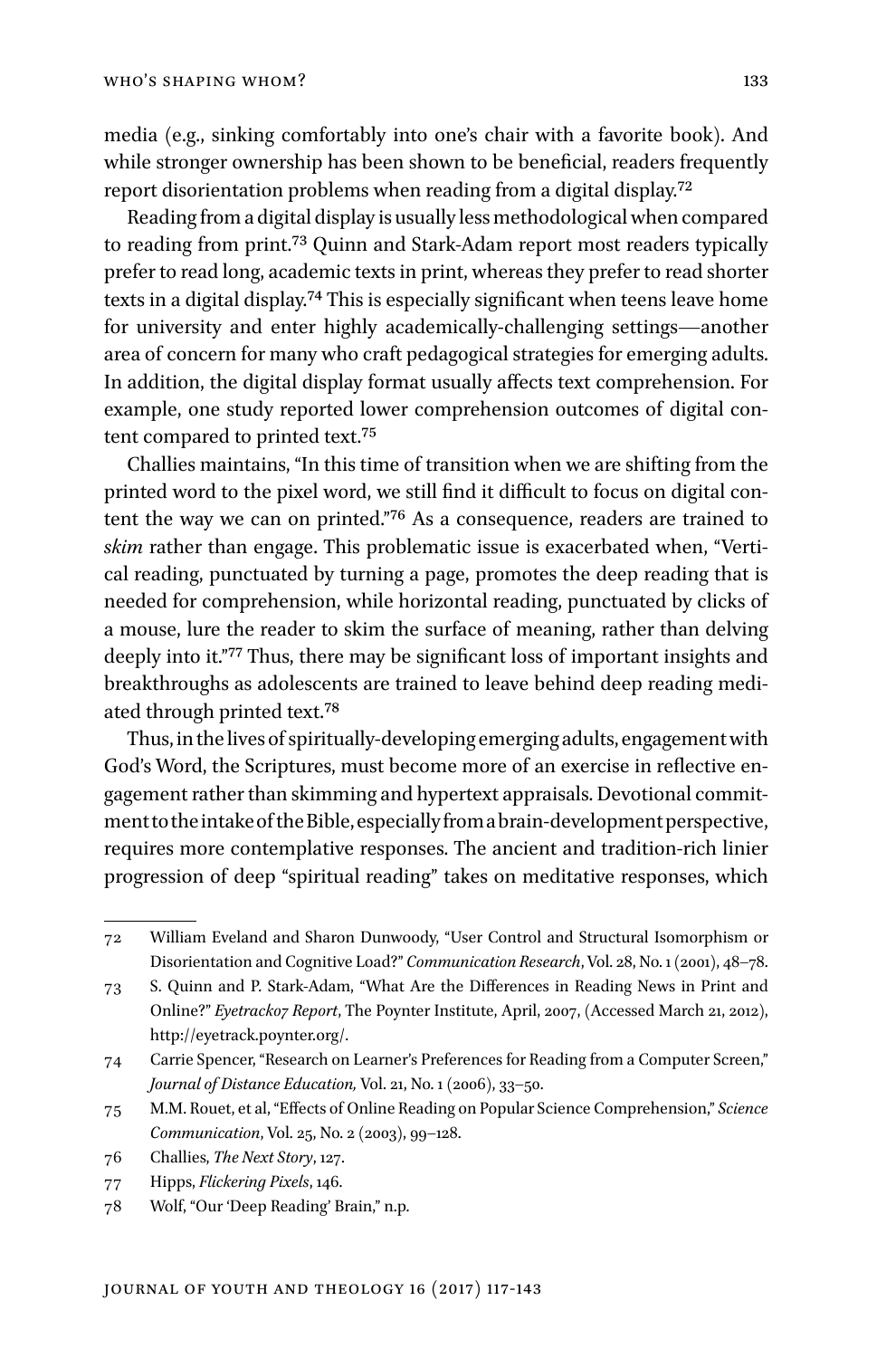will largely be neglected when exclusively accommodated through digital means. Those who work with eas, then, are challenged to aid those under their mentorship toward deeper apophatic postures as they direct them in growth as people of the Word.

## **The Shaping of a Theological Response: Who's Shaping Whom?**

Do not conform to the pattern of this world, but be transformed by the renewing of your mind. Then you will be able to test and approve what God's will is–his good, pleasing and perfect will.

Romans 12:2, niv

As demonstrated, new media advances in culture and society have taken on a shaping effect, both within the individual neural capacities of the developing adolescent brain and the outcomes linked to relational spheres of influence, be they peer, family, or religious. As the famous "medium-is-the-message" theorist Marshall McLuhan argued, each medium is an extension of ourselves, altering the relationship of the person to their surrounding cultural context.<sup>[79](#page-17-0)</sup> Carr observes, "As our window onto the world, and onto ourselves, a popular medium molds what we see and how we see it—and eventually, if we use it enough, it changes who we are, as individuals and as a society."[80](#page-17-1)

Equally true is the effect new media has had in shaping our theological and religious perspectives in terms of understanding ourselves, not only in relation to one another, but also with our heavenly Father. Elofson states, "These technologies have undeniably led to significant benefits in terms of our ability to communicate with each other and our immediate access to unlimited amounts of information.["81](#page-17-2) However, he continues, "the widespread adoption of new digital media is also shaping our habits and minds in ways that could potentially hinder people's ability to participate in practices that Christians have historically understood as deeply formative."<sup>[82](#page-17-3)</sup> Thus, with each new emerging technology, the church and those who minister uniquely to eas are challenged with discerning the effects of each technology on individual and

<span id="page-17-0"></span><sup>79</sup> Gardner and Davis, *The App Generation*, 22.

<span id="page-17-1"></span><sup>80</sup> Carr, *The Shallows*, Loc. 111.

<span id="page-17-2"></span><sup>81</sup> Matt Elofson, "New Digital Media: A Contemporary 'Eternal Fear'," *The Journal of Youth Ministry*, Vol. 12, No. 2 (2014), 33.

<span id="page-17-3"></span><sup>82</sup> Elofson, "New Digital Media," 33–34.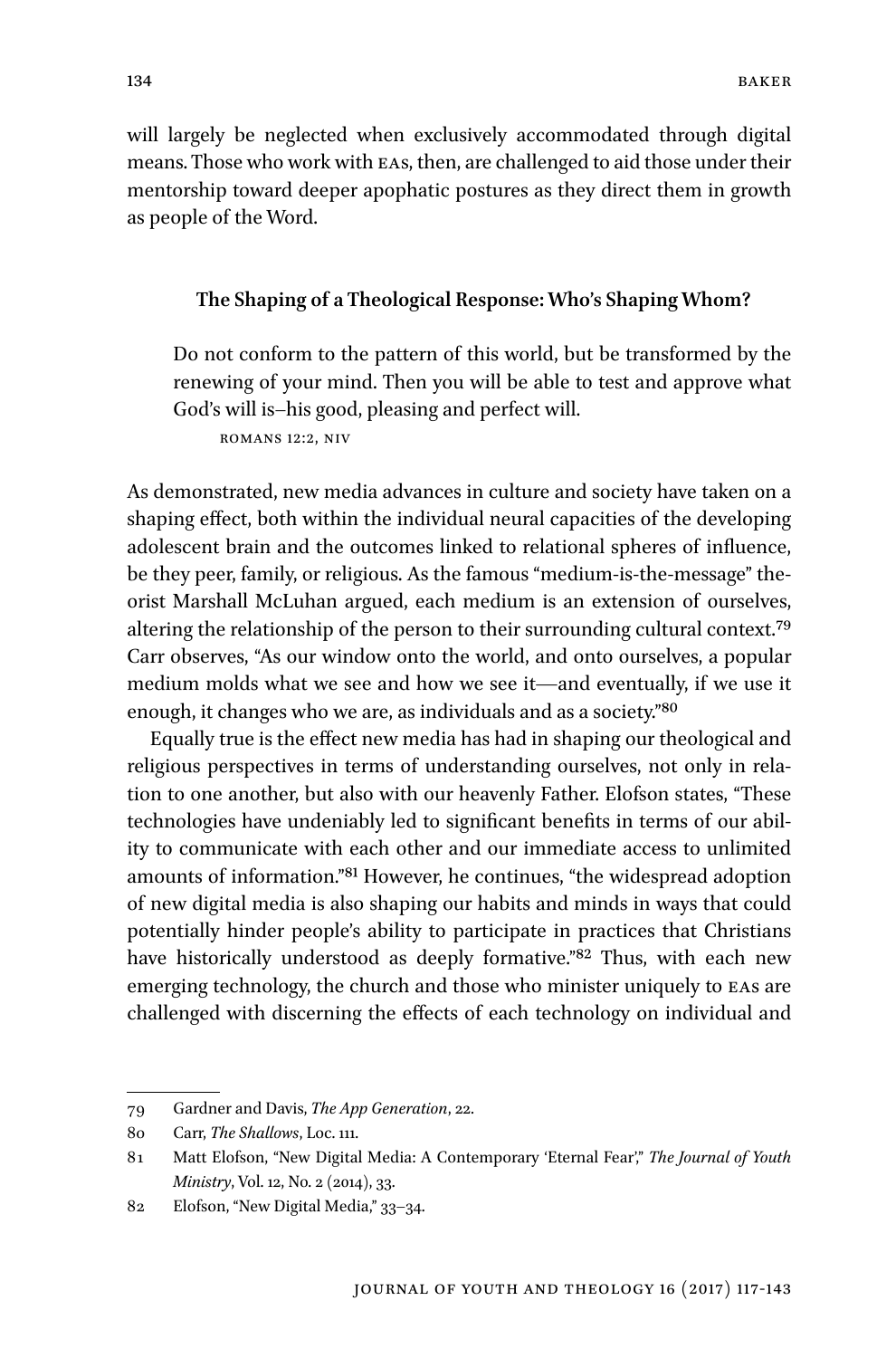corporately-shared experiences. Developing a suitable rejoinder to technology's shaping dynamics requires both a Scriptural and theological response.

#### *A Biblical Response: Conforming & Transforming*

Scripture, in general, addresses realities about cultural and individual-shaping in various ways. Romans 12:2, most notably states, "And do not be conformed to this world, but be transformed by the renewing of your mind, so that you may prove what the will of God is, that which is good and acceptable and perfect" (NASB). The verb "conform" (*suschématizó*) speaks to the idea of allowing something from the *outside* to shape oneself, assuming a similar outward form.[83](#page-18-0) Whether the individual is passive or active in this process may, or may not, matter. The point being, something external is shaping the individual's values, perspectives, attitude, and behaviours to the norm of the influencing agent. In various ministry contexts, "American Christian leaders and organizations exhibit a propensity towards the rapid adoption of novel strategies and technologies they perceive will assist them in ministering to people more 'effectively.'"[84](#page-18-1) Overenthusiasm to the latest digital up-sync comes at a price, often with little to no reflection on conforming consequences. This conformity dynamic is expressed in other passages of Scripture: 1 Pet 1:14; Ex. 23:2; Lev. 20:23; Deut. 18:9; Dan. 1:8; Eph. 4:17; 5: 1–2; Col. 3:7–8.

In the lives of emerging adults, conformity's progeny has too often resulted in negative outcomes for shaping their lives. As Elofson notes: "By repeatedly opting to split their attention between various screens, stimuli, and activities, they form habits that will not only shape their regular practices and interactions but will also profoundly shape their minds."[85](#page-18-2) Thus, in a hyper-connected world, network individualism demands allegiance to conformity. Emerging tech-savvy models of youth ministry advocate, "The task given to students by networked individualism is to craft an identity that is palatable for consumption by others."[86](#page-18-3) Unbridled digital consumption, in whatever form it takes in the life of emerging adults, is inconsistent with Scripture's call to live free of the world's conforming briberies.

<span id="page-18-0"></span><sup>83</sup> James Swanson, Dic*tionary of Biblical Languages with Semantic Domains: Greek (New Testament)*, (Oak Harbor: Logos Research Systems, Inc., 1997), Electronic Edition. Only one other occurrence of συσχηματίζεσθε appears in the New Testament. 1 Peter 1:14—"As obedient children, do not be *conformed* (συσχηματίζω) to the former lusts which were yours in your ignorance."

<span id="page-18-1"></span><sup>84</sup> Elofson, "New Digital Media," 43.

<span id="page-18-2"></span><sup>85</sup> Elofson, "New Digital Media," 41.

<span id="page-18-3"></span><sup>86</sup> Zirschky, *Beyond the Screen*, Loc. 2268–2269.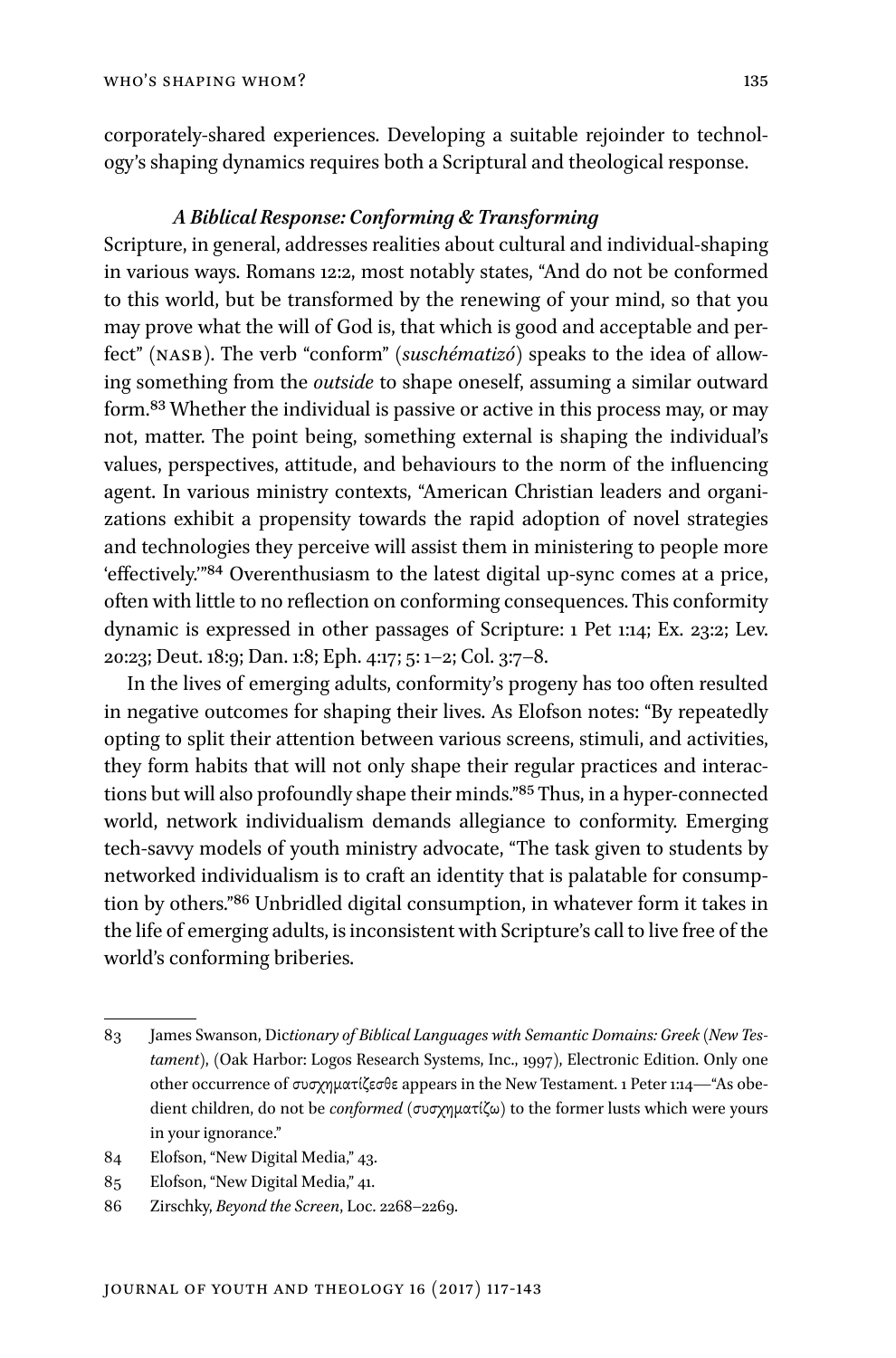Consider, however, the other verb in Romans 12:2, "transform" (*metamorphoó*). Etymologically, this is where the English term "metamorphosis" originates. It carries with it the ideas of "change the form," or "transform.["87](#page-19-0) It is an indication of allowing something from the *inside* to shape oneself. In contrast to conformity, whether one is passive or active in this process *does* matter. In other words, this internal transformation, in both spiritual and existential terms, is being generated from a "Someone," namely, the Holy Spirit. Therefore, emerging adults who desire a deep, abiding relationship in Jesus Christ either allow or fight against internal, Spirit-originating processes meant to shape them into the person God longs them to be. This transforming dynamic is expressed in other passages of Scripture: Rom. 8:13–17; 15:15–16; 1 Cor. 6:11; 2 Cor. 3:18; Eph. 1:13–14; 2 Thess. 2:13; Titus 3:4–7.

New media, in this respect, too often impedes emerging adults' abilities to be open to the transforming process. As Laytham rightly expresses, "The *regardless power* of my iPod (and my cell phone and my Netflix subscription and all the rest) invites me to habitually ignore the limits where God's love waits to make me whole."[88](#page-19-1) The integrative purpose of having emerging adults interact with the conforming and transforming realties of digital engagement is to demonstrate thoughtful collaboration with personal conviction, theological tradition, a biblical understanding of personhood in the context of social relationships, and related cultural nuances. Thus, working toward developing a personal theology of technology with emerging adults ought to be a mainstay of youth practitioners.

## *Aiding eas in Developing a Personal Theology of Technology*

Helping eas better understand conforming and transforming realities aids in the development of a personal theology of technology, thereby avoiding the

<span id="page-19-0"></span><sup>87</sup> Swanson, *Dictionary of Biblical Languages*. Only three other occurrences of μεταμορφόω occur in the New Testament: "And He was *transfigured* (μεταμορφόω) before them; and His face shone like the sun, and His garments became as white as light" (Matt. 17:2, NASB). "Six days later, Jesus took with Him Peter and James and John, and brought them up on a high mountain by themselves. And He was *transfigured* (μεταμορφόω) before them" (Mark 9:2, NASB). "But we all, with unveiled face, beholding as in a mirror the glory of the Lord, are being *transformed* (μεταμορφόω) into the same image from glory to glory, just as from the Lord, the Spirit" (2 Cor. 3:18, NASB).

<span id="page-19-1"></span><sup>88</sup> Laytham, *iPod, YouTube, WiiPlay*, 41. Emphasis added. Laytham is quoting Borgmann's (*Power Failure: Christianity in the Culture of Technology*) notion of "regardless power," which is defined as: "… the technologically given capacity to procure a result regardless of the recalcitrance or variety of circumstances … Switches, keys, pointers, buttons, and dials are the insignia of this inconspicuous and consequential power through which we summon up, regardless of time, place, skill or strength, whatever we need or desire."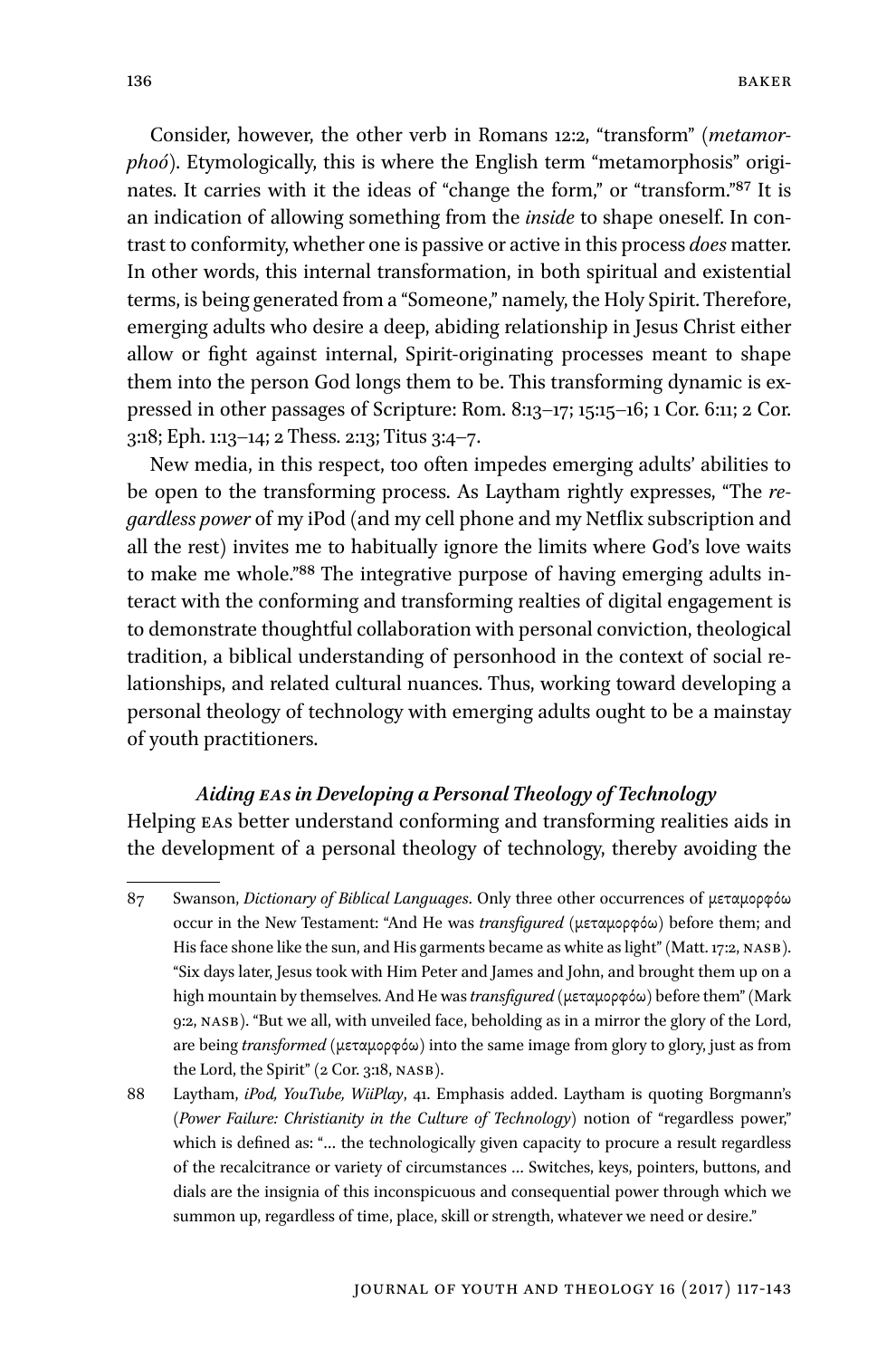lures of digital distraction and instead allowing for successful implementation of digital stewardship. For example, encouraging eas to understand new media in conforming contexts can further their understanding of the reality of technology's "principalities and powers" influence (Eph. 6:12). Namely, the influence of social media as a "tempter," seducing eas into fabricated relationships—generating illusions of intimacy, and projecting intangible postures of reality[.89](#page-20-0) On Facebook, one can read about others' "likes," relationships, romances, or even favorite movies and music. But this does not imply people are *known* or that individuals have earned the right to speak into the lives of others. Social media often removes nuance. It reduces people to words. Reading what certain people Tweet about others can cause someone to form favorable, or unfavorable, opinions about them, but social media's presence does not provide an accurate representation of who they actually are. Thus, a biblicallymediated response to conforming enticements will help eas avoid potential threats to individual and corporate experiences within the Body of Christ.

On the other hand, developing an emerging adult's awareness of transforming perspectives helps with interpretations of social media as a plausible space for developing mediated—and possibly healthy—relationships. People use the benefits of technology to establish, foster, and sustain healthy and growing identities of themselves and of others. As Baym notes, "new media offer the promise of more opportunity for connection with more people, a route to new opportunities and to stronger relationship and more diverse connections."[90](#page-20-1) This can be advantageous to individuation and healthy social interactions with friends, peers, classmates, fellow workers, and family members. Boyd equally affirms that "What matters is not the particular social media *site* but the *context* in which it's situated within a particular group of youth.["91](#page-20-2) A healthy multisite reality perspective, taken in light of maturing Scriptural understanding and healthy faith-based relationships, can help emerging adults gain "big picture" perspectives of *conforming* limitations and *transforming* possibilities in their lives.

As already noted, theological tension between conforming and transforming realities rests, most likely, somewhere between utopian and dystopian views of technology (Rom. 15:1; 1 Cor. 6:12; 8:9; 10:23; Eph. 4:29). There is often no "context" provided for social interactions online, and social media does most

<span id="page-20-0"></span><sup>89</sup> Glenn Packiam, "Tweeting My Life Away: My Online Interactions Were Hurting My Pastoral Presence," *Leadership Journal*, Summer (2013), 40–43.

<span id="page-20-1"></span><sup>90</sup> Nancy Baym, *Personal Connections in the Digital Age* (Malden, ma: Polity Press, 2010), 1.

<span id="page-20-2"></span><sup>91</sup> Boyd, *It's Complicated*, 39.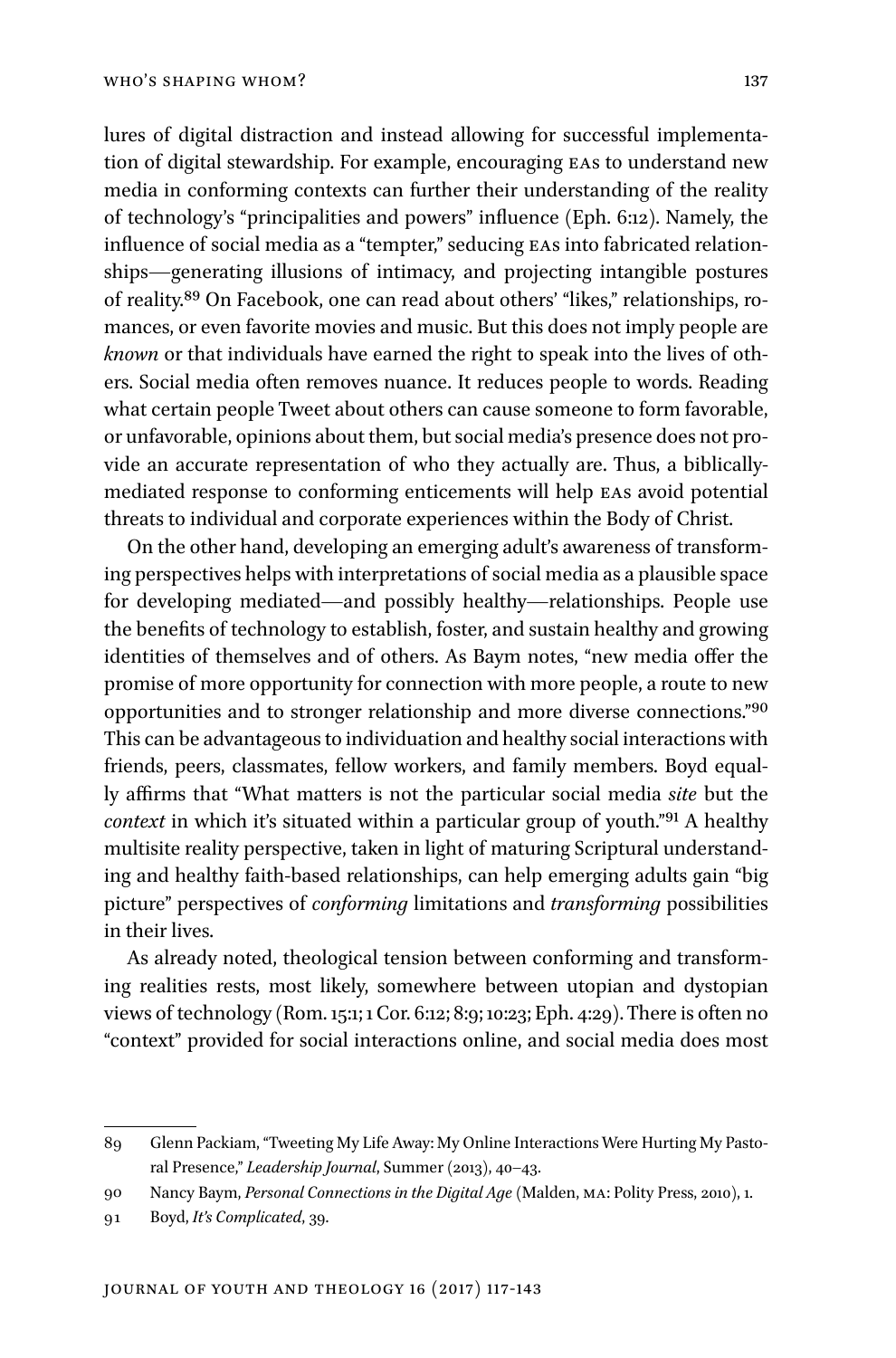often feed narcissism[.92](#page-21-0) Sometimes, online tendencies are difficult to control, especially when one owns a smart phone. Social media frequently encourages emerging adults to be in two places at once. Thus, in the context of developing an awareness of the shaping values of digital engagement, the emerging adult must ask herself if she is being conformed by the outside agency of technology or taking the initiative to allow the Holy Spirit to transform her perspectives of how she interacts with technology. She needs help.

### **Conclusion: Digital Stewardship or a Crowdsourced View of God?**

Then make my joy complete by being like-minded, having the same love, being one in spirit and of one mind.

Philippians 2:2, niv

Herein lies an ongoing challenge—encouraging emerging adults to take up the mantle of theological and technological personal inquiry. Shatzer notes, "The challenging thing about the technological question is that it always needs asking and it continually evades a final answer. Humans make things, and the making has consequences even for our very perception of reality. This making *shapes* us.["93](#page-21-1) Stated differently, digital engagement is a reality for believers in the age of new media, affecting faith and a way of living it forward.[94](#page-21-2) In the end, the question is clear: "if the electronic media and digital technologies 'modify the way of communicating and even that of thinking, what impact will they have on the way we do theology?'["95](#page-21-3) A call away from networked individualism to corporate engagements of spiritual worship, instruction, and service (Hebrews 10:23–25) become tempered by an appropriate understanding of technology's shaping effects, co-joined with digital discipleship and personal discipline.

<span id="page-21-0"></span><sup>92</sup> For a helpful work in the intersection between emerging adulthood and narcissism, see: Jean Twenge and Keith Campbell, *The Narcissism Epidemic: Living in the Age of Entitlement* (New York, ny: Free Press, 2009).

<span id="page-21-1"></span><sup>93</sup> Jacob Shatzer, "Theology and Technology: Mapping the Questions," *Ethics & Medicine*, Vol. 31, No. 2 (2015), 104. Emphasis added.

<span id="page-21-2"></span><sup>94</sup> Antonio Spadaro, *Cybertheology: Thinking Christianity in the Era of the Internet* (Bronx, ny: Fordham University Press, 2014), Kindle Edition, Loc. 204–205.

<span id="page-21-3"></span><sup>95</sup> Berger in Spadaro, Loc. 360–362.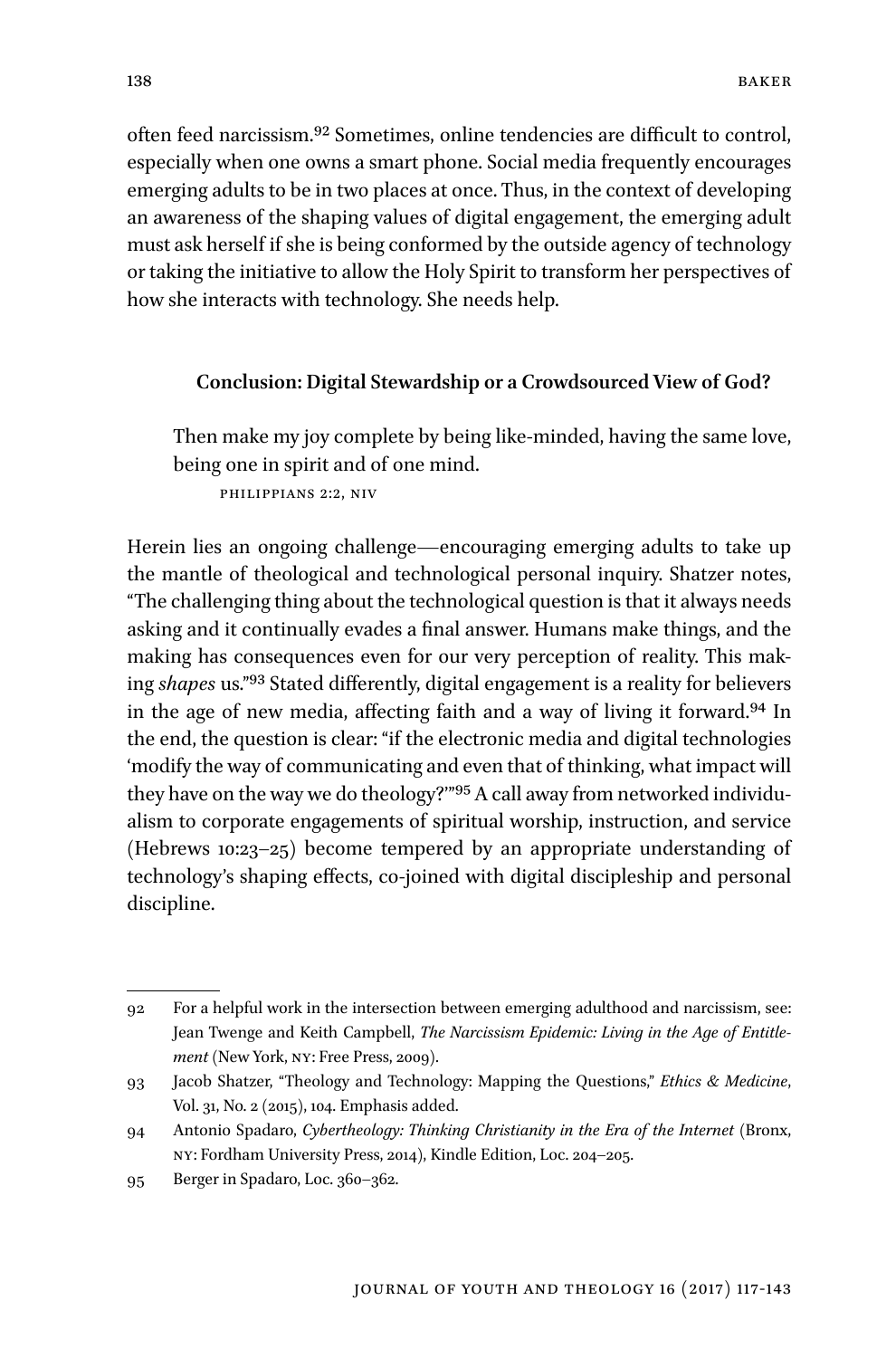Considering a "theology of technology" for a majority of emerging adults, is a nebulous void, largely un-considered—or loosely reflected on—with neutral uncertainty. Technology offers both an appeal for astonishment and disquiet[.96](#page-22-0) However, emerging adults are not alone, as this posture, in general, is maintained by the majority of Christians in the United States, who "evaluate technology based on the assumption that technology, as a tool, is a neutral device to which human agents give moral significance in the way they choose to use it.["97](#page-22-1) This overly simplistic view of technology on the part of emerging adults does little to underscore the multi-faceted workings of technology's ideology, occupation, and sway in their daily lives. Thus, "theological reflection on technology is of great importance because it acknowledges that technology is more than just artefacts; it embraces human beings, their relationships and the values according to which they live."<sup>98</sup> As distinguished above, the compelling question then becomes, "Is technology something to celebrate or fear?" This paper sufficiently concurs with a middle-ground posture toward new media, in the midst of others who are either overly optimistic or pessimistic, depending to some degree on their mission[.99](#page-22-3)

In order to inform and aid emerging adults with a balanced view of technology, a reorientation to a biblical understanding of technology's conforming influences remains necessary. Otherwise, eas fall prey to, and are potentially victimised by, a crowdsourced view of God and their relationship with Him.[100](#page-22-4) Equally evident is the need to view multisite realities in a religiously-shaping way, advocating fuller expressions of transforming Christian faith both on and offline.

<span id="page-22-0"></span><sup>96</sup> Antonio Spadaro, *Cybertheology: Thinking Christianity in the Era of the Internet* (Bronx, ny: Fordham University Press, 2014), Kindle Edition, Loc. 141.

<span id="page-22-1"></span><sup>97</sup> Shatzer, "Theology and Technology," 87.

<span id="page-22-2"></span><sup>98</sup> Anita Cloete, "Living in a Digital Culture: The Need for Theological Reflection," *hts Theological Studies*, Vol. 71, No. 2 (2015), 3.

<span id="page-22-3"></span><sup>99</sup> Shatzer, "Theology and Technology," 90.

<span id="page-22-4"></span><sup>100</sup> The term "crowdsource" is used to underscore the phenomenon of creating perceptions of reality and truth on the collective idea, rather than an authoritative and objective source—e.g., the Bible. "Crowdsourcing" by definition is: a problem-solving methodology that, "… creates an economy built upon the power of the idea rather than upon the position or power of the one proposing the idea while at the same time leveraging the benefits of diversity." Thomas Ingram, "Crowdsourcing and the Church," *Patheos.com*, Jan. 21, 2015, (Accessed, July 23, 2016), [http://www.patheos.com/blogs/evangelicalpulpit/2015/01/](http://www.patheos.com/blogs/evangelicalpulpit/2015/01/crowdsourcing-and-the-church/) [crowdsourcing-and-the-church/.](http://www.patheos.com/blogs/evangelicalpulpit/2015/01/crowdsourcing-and-the-church/)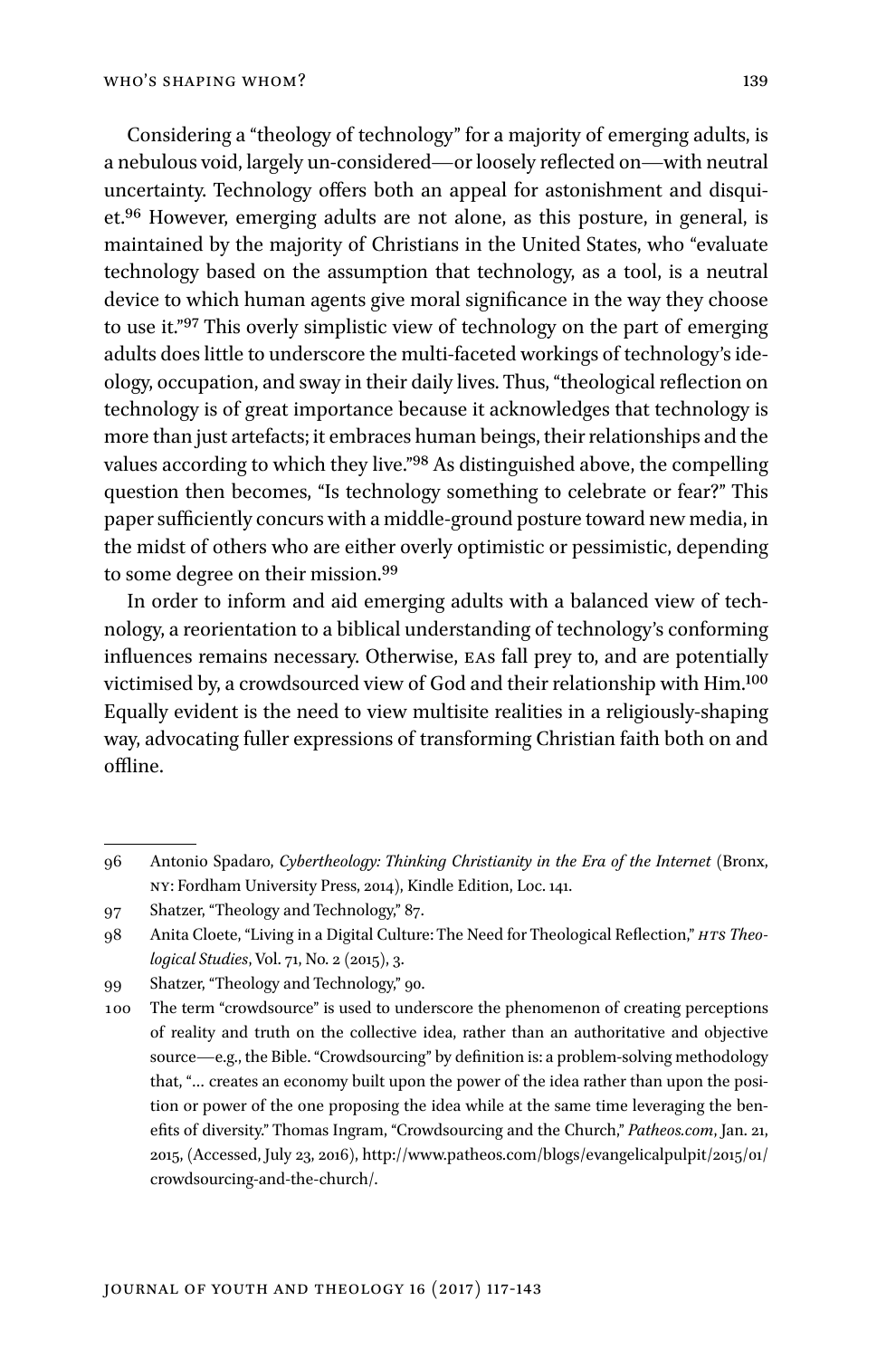#### **References**

- Ahmad, Irfan. "Facebook, Twitter, YouTube, Pinterest, Instagram: What Happens in One Minute on the Internet - #infographic," *Digital Information World.com*, August 2015. Accessed, August 15, 2015. [http://www.digitalinformationworld.com/2015/08/](http://www.digitalinformationworld. com/2015/ 08/infographic-data-never-sleeps.html?m=1) [infographic-data-never-sleeps.html?m=1](http://www.digitalinformationworld. com/2015/ 08/infographic-data-never-sleeps.html?m=1).
- Anonymous, "Interview with [name withheld]," *Personal Interview*, Wiesbaden, Germany, June 17, (2016).
- Armitage, U., Wilson, S., and Sharp, H. "Navigation and Ownership for Learning in Electronic Texts: An Experimental Study." *Electronic Journal of E-Learning*, Vol. 2, No. 1 (2004): 20–31. Accessed March 21, 2012. [http://www.ejel.org/volume-2/vol2-issue1/](http://www.ejel.org/volume-2/vol2-issue1/issue1-art17.htm) [issue1-art17.htm](http://www.ejel.org/volume-2/vol2-issue1/issue1-art17.htm).
- Arnett, Jeffery. "Emerging Adulthood: A Theory of Development from the Late Teens Through the Twenties." *American Psychologist*, Vol. 55, No. 5, (2000): 469–480.
- Baym, Nancy. *Personal Connections in the Digital Age*. Malden, ma: Polity Press, 2010.
- Berridge, Kent C., and Robinson, Terry E. "What Is the Role of Dopamine in Reward: Hedonic Impact, Reward Learning, or Incentive Salience?" *Brain Research Reviews*, Vol. 28 (1998): 306–369.
- Borba, Michele. "Highlights Magazine Releases 2014 State of the Kid Survey." *Entertainment Close-up* 13 Oct. 2014.
- Boyd, Danah. *It's Complicated: The Social Lives of Networked Teens*. New Haven, nj: Yale University Press, 2014.
- Campbell, Heidi and Garner, Stephen. *Networked Theology: Negotiating Faith in Digital Culture*. Grand Rapids, mi: Baker Academic, 2016.
- Carr, Nicholas. *The Shallows: What the Internet Is Doing to Our Brains*. New York, ny: W.W. Norton & Company, 2010. Kindle Edition.
- Carroll, Jason, Padilla-Walker, Laura, Nelson, Larry, Olson, Chad, McNamara Barry, Carolyn and Madsen, Stephanie. "Generation xxx: Pornography Acceptance and Use among Emerging Adults," *Journal of Adolescent Research*, Vol. 23, No. 1 (2008): 6–30.
- Challies, Tim. *The Next Story: Faith, Friends, Family, and the Digital Word*. Grand Rapids, mi: Zondervan, 2015.
- Chan, Philip and Rabinowitz, Terry. "A Cross-Sectional Analysis of Video Games and Attention Deficit Hyperactivity Disorder Symptoms in Adolescents," *Annals of General Psychiatry*, Vol. 5, No. 16 (2006). Accessed, March 21, 2016. [http://www.annals](http://www. annals-general-psychiatry.com/content/5/1/16) [-general-psychiatry.com/content/5/1/16](http://www. annals-general-psychiatry.com/content/5/1/16).
- Cloete, Anita. "Living in a Digital Culture: The Need for Theological Reflection," *hts Theological Studies*, Vol. 71, No. 2 (2015).<http://dx.doi.org/10.4102/hts.v71i2.2073>.
- Chóliz, M. "Mobile Phone Addiction: Point of Issue," *Addiction*, Vol. 105 (2010): 373–374.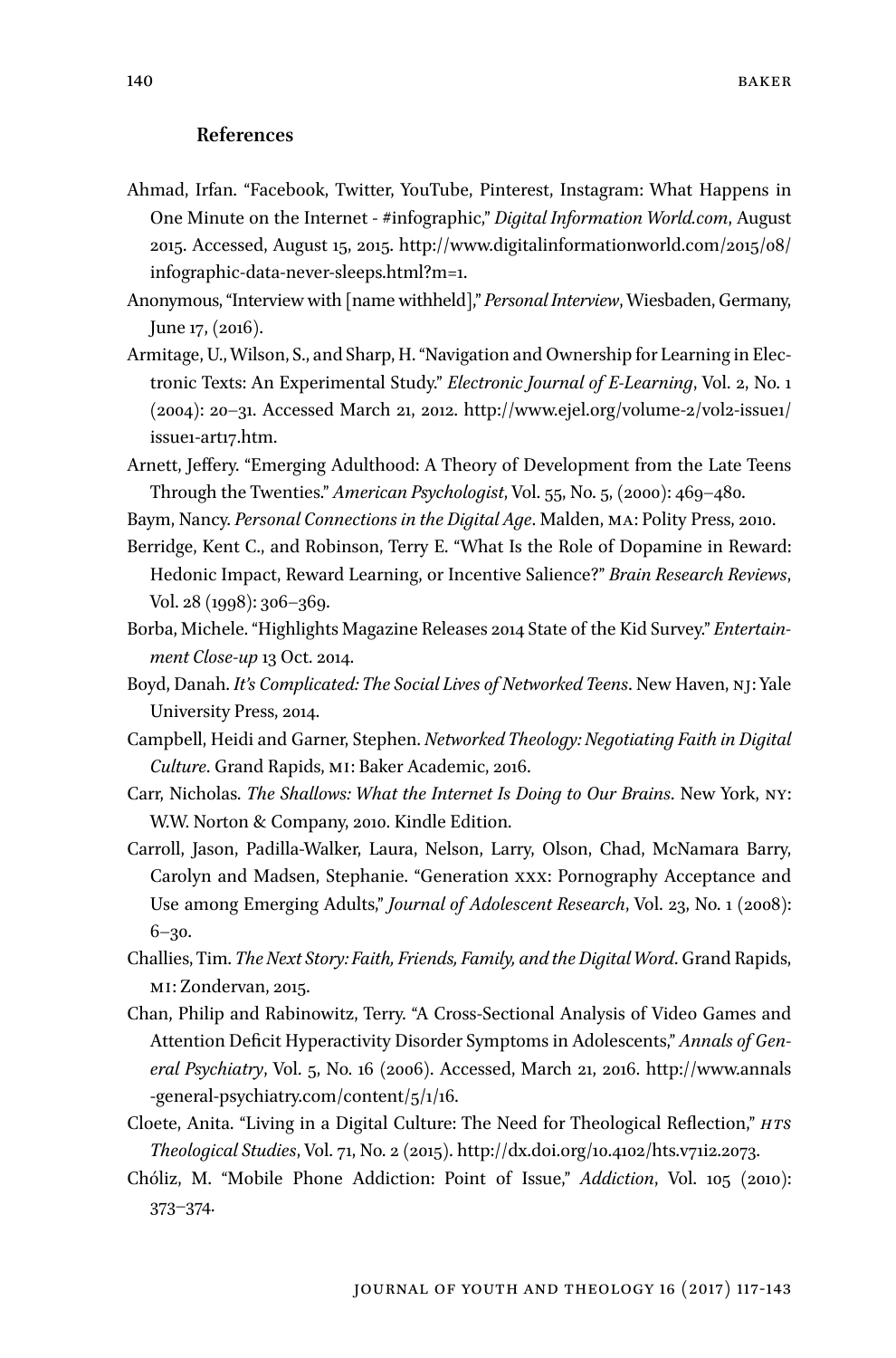- Doster, Leigh. "Millennial Teens Design and Redesign Themselves in Online Social Networks." *Journal of Consumer Behaviour*: Vol. 12, (2013): 267–279.
- Dunn, Richard and Sundene, Jana. *Shaping the Journey of Emerging Adults: Life-Giving Rhythms for Spiritual Transformation*. Grand Rapids, mi: InterVarsity Press, 2012.
- Elofson, Matt. "New Digital Media: A Contemporary 'Eternal Fear'," *The Journal of Youth Ministry*, Vol. 12, No. 2 (2014): 33–51.
- Eveland, William and Dunwoody, Sharon. "User Control and Structural Isomorphism or Disorientation and Cognitive Load?" *Communication Research*, Vol. 28, No. 1  $(2001): 48 - 78.$
- Gardner, Howard and Davis, Katie. *The App Generation: How Today's Youth Navigate Identity, Intimacy, and Imagination in a Digital World*. New Haven, CT: Yale University Press, 2013.
- Girl Scout Research Institute. "Who's That Girl? Image and Social Media." *Girlscout.Org,* 2010. Accessed: September 5, 2015. [http://www.girlscouts.org/content/dam/girls](http://www.girlscouts.org/ content /dam/ girlscouts-gsusa /forms-and-documents/about-girl-scouts/ research/gsri_social _media_fact_sheet.pdf) [couts-gsusa/forms-and-documents/about-girl-scouts/research/gsri\\_social\\_media](http://www.girlscouts.org/ content /dam/ girlscouts-gsusa /forms-and-documents/about-girl-scouts/ research/gsri_social _media_fact_sheet.pdf) fact sheet.pdf.
- Gould, J.D., Alfaro, L., Barnes, V. Finn, R., Grischkowsky, N., and Minuto, A. "Reading is Slower from CRT Displays Than from Paper: Attempts to Isolate a Single-variable Explanation," *Human Factors,* Vol. 29, No. 3 (1987): 269–299.
- Hakoama, Mikiyasu and Shotaro, Hakoyama. "The Impact of Cell Phone Use on Social Networking and Development Among College Students," *The American Association of Behavioral and Social Sciences Journal*, Vol. 15 (2011): 1–21.
- Hipps, Shane. *Flickering Pixels*: *How Technology Shapes Your Faith*. Grand Rapids, mi: Zondervan, 2009.
- Howell, Bradley in Clark, Chap, Ed. *Adoptive Youth ministry: Integrating Emerging Generations into the Family of Faith*. Grand Rapids, mi: Baker Academic, 2016.
- Ingram, Thomas. "Crowdsourcing and the Church," *Patheos.com*, Jan. 21, 2015. Accessed, July 23, 2016. [http://www.patheos.com/blogs/evangelicalpulpit/2015/01/](http://www.patheos.com/blogs/evangelicalpulpit/ 2015/01/crowdsourcing-and-the-church/) [crowdsourcing-and-the-church/](http://www.patheos.com/blogs/evangelicalpulpit/ 2015/01/crowdsourcing-and-the-church/)
- Jensen, Frances with Nutt, Amy. *The Teenage Brain: A Neuroscientist's Survival Guide to Raising Adolescents and Young Adults*. New York, ny: Harper Collins, 2015.
- Laytham, Brent. *iPod, YouTube, WiiPlay: Theological Engagements with Entertainment*. Eugene, or: Cascade Books, 2012.
- Lehmann, Ilana and Knonstam, Varda. "Growing up Perfect: Perfectionism, Problematic internet Use, and Career Indecision in merging Adults," *Journal of Counseling & Development*, Vol. 89, Spring (2011): 155–162.
- Moeller, Susan. "A Day Without Media," *Research conducted by icmpa and the Phillip Merrill College of Journalism*, University of Maryland, College Park, (2010). Accessed, July 10, 2016. [https://withoutmedia.wordpress.com/study-conclusions/](https://withoutmedia.wordpress.com/study-conclusions /primarymedia/) [primarymedia/](https://withoutmedia.wordpress.com/study-conclusions /primarymedia/).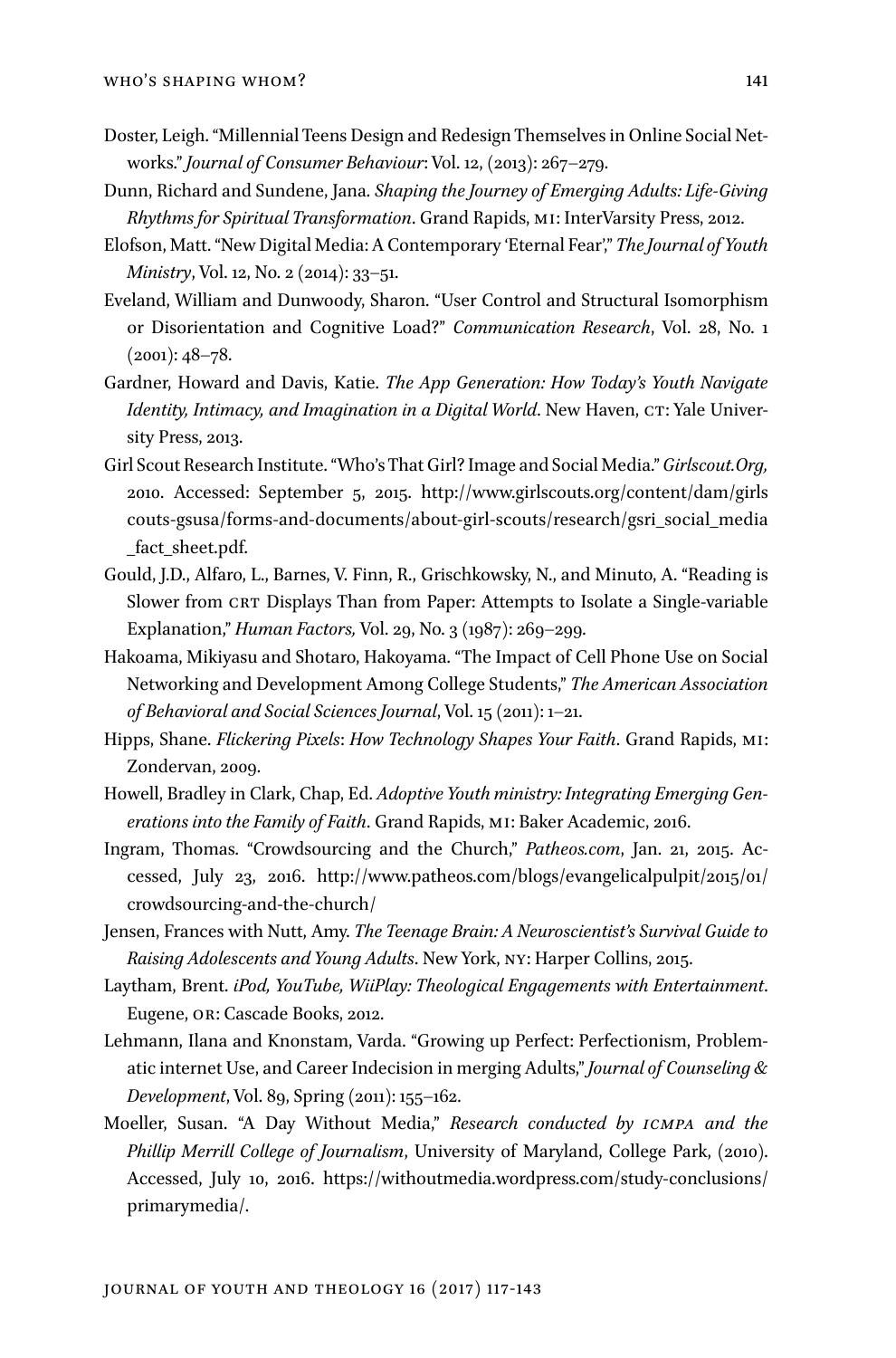- Niederhauser, D.S., Reynolds, R.E., Salmen, D., and Skolmoski, P. "The Influence of Cognitive Load on Learning from Hypertext," *Journal of Educational Computing Research*, Vol. 23, No. 3 (2000): 237–255.
- Packiam, Glenn. "Tweeting My Life Away: My Online Interactions Were Hurting My Pastoral Presence," *Leadership Journal*, Summer (2013): 40–43.
- Perrin, Andrew. "Social Networking Usage: 2005–2015." *Pew Research Center*, October 2015. Accessed: February 15, 2016. [http://www.pewinternet.org/2015/10/08/2015/](http://www.pewinternet.org/2015/10/08/ 2015/Social-Networking-Usage-2005-2015/) [Social-Networking-Usage-2005-2015/.](http://www.pewinternet.org/2015/10/08/ 2015/Social-Networking-Usage-2005-2015/)
- Powell, Kara, Mulder, Jake and Brad, Griffin. *Growing Young: Six Essential Strategies to Help Young People Discover and Love Your Church*. Grand Rapids, mi: Baker Books, 2016.
- Quinn, S., and Stark-Adam, P. "What Are the Differences in Reading News in Print and Online?" *Eyetrack07 Report*, The Poynter Institute, April, 2007. Accessed March 21, 2012. [http://eyetrack.poynter.org/.](http://eyetrack. poynter.org/)
- Rainie, Lee and Wellman, Barry. *Networked: The New Social Operating System*. Cambridge, ma: The mit Press, 2012.
- Rideout, Victoria, Foehr, Ulla and Roberts, Donald. *Generation M2: Media in the Lives of 8- to 18-Year-Olds*. Menlo Park, ca: The Kaiser Family Foundation, 2010.
- Rouet, M.M., Rouet, J.F., Epstein, I., and Fayard, P. "Effects of Online Reading on Popular Science Comprehension," *Science Communication*, Vol. 25, No. 2 (2003): 99–128.
- Sepede, Gianna, Tavino, Margherita, Santacroce, Rita, Fiori, Federica, Salerno, Rosa Maria and Giannantonio, Missimo Di. "Functional Magnetic Resonance Imaging of Internet Addiction in Young Adults," *World Journal of Radiology*, Vol. 8, No. 2 (2016): 210–225.
- Setran, David and Keisling, Chris. *Spiritual Formation in Emerging Adulthood: A Practical Theology for College and Young Adult Ministry*. Grand Rapids, mi: Baker Academic, 2013.
- Shapira, N.A., Goldsmith, T.D., Keck Jr., P.E., Khosla, U.M., and McElroy, S.L. "Psychiatric features of Individuals with Problematic Internet Use," *Journal of Affective Disorders*, Vol. 57, No. 1–3 (2000): 267–272.
- Shapira, N.A., Lessig, M.C., Goldsmith, T.D., Szabo, S.T., Lazoritz, M., Gold, M.S., and Stein, D.J. "Problematic Internet Use: Proposed Classification and Diagnostic Criteria," *Depression and Anxiety*, Vol. 17, No. 4 (2003): 207–2016.
- Shatzer, Jacob. "Theology and Technology: Mapping the Questions," *Ethics & Medicine*, Vol. 31, No. 2 (2015): 87–108.
- Spadaro, Antonio. *Cybertheology: Thinking Christianity in the Era of the Internet*. Bronx, ny: Fordham University Press, 2014. Kindle Edition.
- Spencer, Carrie. "Research on Learner's Preferences for Reading from a Computer Screen," *Journal of Distance Education,* Vol. 21, No. 1 (2006): 33–50.